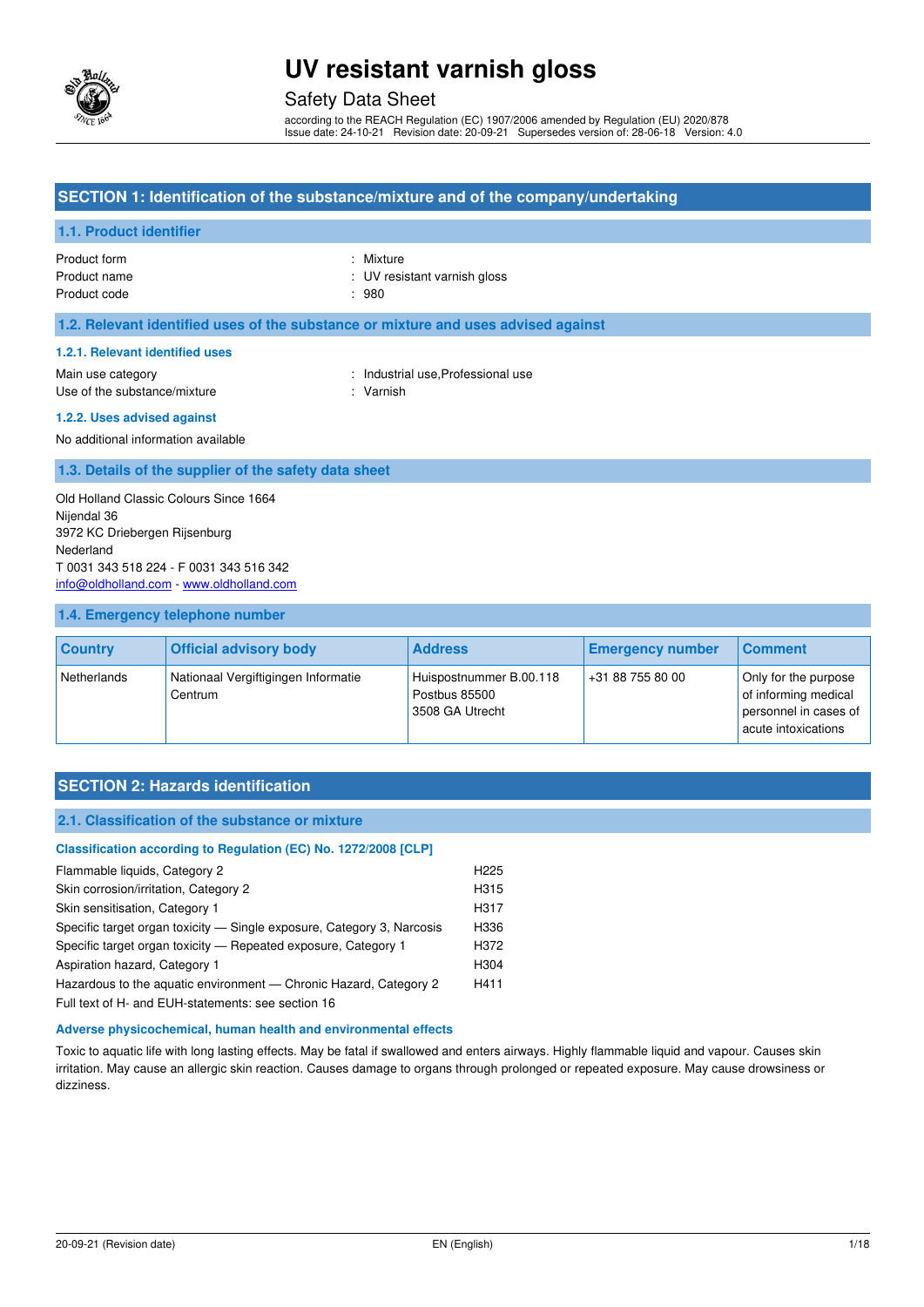### Safety Data Sheet

according to the REACH Regulation (EC) 1907/2006 amended by Regulation (EU) 2020/878

#### **2.2. Label elements**

### **Labelling according to Regulation (EC) No. 1272/2008 [CLP]**  Hazard pictograms (CLP) : GHS02 GHS07 GHS08 GHS09 Signal word (CLP)  $\qquad \qquad$ : Danger Contains : reaction mass of α-3-(3-(2H-benzotriazol-2-yl)-5-tert-butyl-4-hydroxyphenyl)propionyl-ωhydroxypoly(oxyethylene) and α-3-(3-(2H-benzotriazol-2-yl)-5-tert-butyl-4 hydroxyphenyl)propionyl-ω-3-(3-(2H-benzotriazol-2-yl)-5-tert-butyl-4 hydroxyphenyl)propionyloxypoly(oxyethylene), Hydrocarbons, C9-C12, n-alkanes, isoalkanes, cyclic, aromatic compounds (16.3%), Hydrocarbons, C9, aromatics Hazard statements (CLP) : H225 - Highly flammable liquid and vapour. H304 - May be fatal if swallowed and enters airways. H315 - Causes skin irritation. H317 - May cause an allergic skin reaction. H336 - May cause drowsiness or dizziness. H372 - Causes damage to organs through prolonged or repeated exposure. H411 - Toxic to aquatic life with long lasting effects. Precautionary statements (CLP) : P210 - Keep away from heat, hot surfaces, sparks, open flames and other ignition sources. No smoking. P273 - Avoid release to the environment. P280 - Wear eye protection, protective gloves, protective clothing. P301+P310+P331 - IF SWALLOWED: Immediately call a doctor, a POISON CENTER. Do NOT induce vomiting. P321 - Specific treatment (see supplemental first aid instruction on this label). P391 - Collect spillage.

#### **2.3. Other hazards**

This substance/mixture does not meet the PBT criteria of REACH regulation, annex XIII This substance/mixture does not meet the vPvB criteria of REACH regulation, annex XIII

The mixture does not contain substance(s) included in the list established in accordance with Article 59(1) of REACH for having endocrine disrupting properties, or is not identified as having endocrine disrupting properties in accordance with the criteria set out in Commission Delegated Regulation (EU) 2017/2100 or Commission Regulation (EU) 2018/605

### **SECTION 3: Composition/information on ingredients**

#### **3.1. Substances**

#### Not applicable

#### **3.2. Mixtures**

| <b>Name</b>                                                                                                                                | <b>Product identifier</b>                                                                                | $\%$ | <b>Classification according to</b><br>Regulation (EC) No. 1272/2008<br><b>ICLPI</b>                                                                                             |
|--------------------------------------------------------------------------------------------------------------------------------------------|----------------------------------------------------------------------------------------------------------|------|---------------------------------------------------------------------------------------------------------------------------------------------------------------------------------|
| Hydrocarbons, C9-C12, n-alkanes, iso-alkanes, cyclic,<br>aromatic compounds (16.3%)<br>substance with a Community workplace exposure limit | CAS-No.: 64742-82-1<br>EC-No.: 265-185-4<br>EC Index-No.: 649-330-00-2<br>REACH-no: 01-2119458049-<br>33 | < 70 | Flam. Lig. 3, H226<br>Skin Irrit. 2, H315<br>Muta, Not classified<br>Carc. Not classified<br>STOT SE 3, H336<br>STOT RE 1, H372<br>Asp. Tox. 1, H304<br>Aquatic Chronic 2, H411 |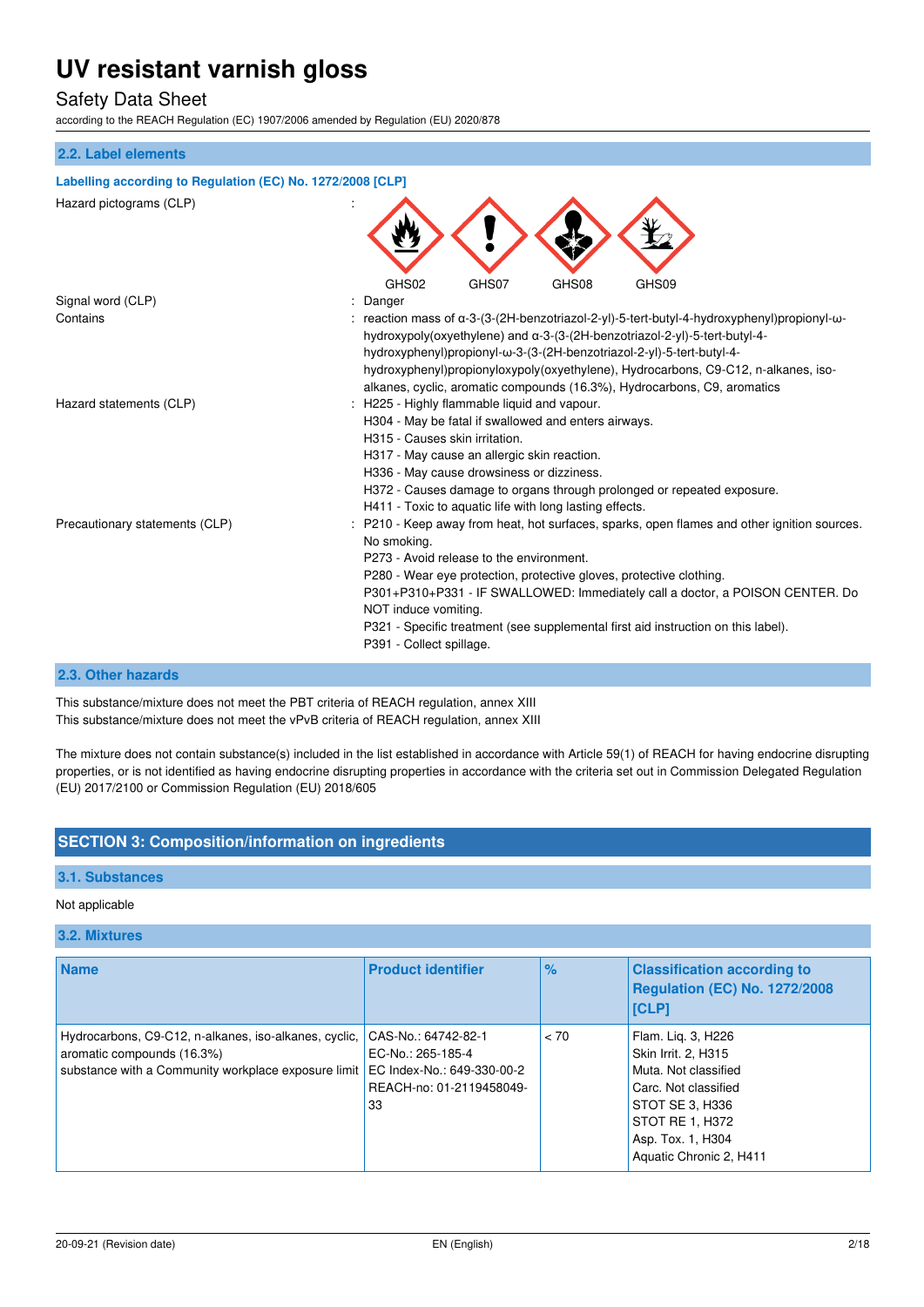## Safety Data Sheet

according to the REACH Regulation (EC) 1907/2006 amended by Regulation (EU) 2020/878

| <b>Name</b>                                                                                                                                                                                                                                                                                                | <b>Product identifier</b>                                                                                                 | $\%$       | <b>Classification according to</b><br><b>Regulation (EC) No. 1272/2008</b><br>[CLP]                                                         |
|------------------------------------------------------------------------------------------------------------------------------------------------------------------------------------------------------------------------------------------------------------------------------------------------------------|---------------------------------------------------------------------------------------------------------------------------|------------|---------------------------------------------------------------------------------------------------------------------------------------------|
| Hydrocarbons, C9, aromatics                                                                                                                                                                                                                                                                                | CAS-No.: 64742-95-6<br>EC-No.: 918-668-5<br>REACH-no: 01-2119455851-<br>35                                                | $15 - 20$  | Flam. Lig. 3, H226<br>STOT SE 3, H336<br>STOT SE 3, H335<br>Asp. Tox. 1, H304<br>Aquatic Chronic 2, H411                                    |
| reaction mass of a-3-(3-(2H-benzotriazol-2-yl)-5-tert-<br>butyl-4-hydroxyphenyl)propionyl-ω-<br>hydroxypoly(oxyethylene) and α-3-(3-(2H-<br>benzotriazol-2-yl)-5-tert-butyl-4-<br>hydroxyphenyl)propionyl-ω-3-(3-(2H-benzotriazol-2-<br>vl)-5-tert-butyl-4-<br>hydroxyphenyl)propionyloxypoly(oxyethylene) | CAS-No.: 104810-47-1.<br>104810-48-2<br>EC-No.: 400-830-7<br>EC Index-No.: 607-176-00-3<br>REACH-no: 01-0000015075-<br>76 | $3 - 5$    | Skin Sens. 1, H317<br>Aquatic Chronic 2, H411                                                                                               |
| ethanol; ethyl alcohol<br>substance with national workplace exposure limit(s)<br>(NL)                                                                                                                                                                                                                      | CAS-No.: 64-17-5<br>EC-No.: 200-578-6<br>EC Index-No.: 603-002-00-5<br>REACH-no: 01-2119457610-<br>43                     | $1 - 5$    | Flam. Lig. 2, H225                                                                                                                          |
| acetone; propan-2-one; propanone<br>substance with national workplace exposure limit(s)<br>(NL); substance with a Community workplace<br>exposure limit                                                                                                                                                    | CAS-No.: 67-64-1<br>EC-No.: 200-662-2<br>EC Index-No.: 606-001-00-8<br>REACH-no: 01-2119471330-<br>49                     | $0.01 - 1$ | Flam. Liq. 2, H225<br>Eye Irrit. 2, H319<br>STOT SE 3, H336                                                                                 |
| methanol<br>substance with national workplace exposure limit(s)<br>(NL); substance with a Community workplace<br>exposure limit                                                                                                                                                                            | CAS-No.: 67-56-1<br>EC-No.: 200-659-6<br>EC Index-No.: 603-001-00-X<br>REACH-no: 01-2119433307-<br>44                     | $0,01 - 1$ | Flam. Liq. 2, H225<br>Acute Tox. 3 (Oral), H301<br>Acute Tox. 3 (Dermal), H311<br>Acute Tox. 3 (Inhalation), H331<br><b>STOT SE 1, H370</b> |

| <b>Name</b><br><b>Product identifier</b><br><b>Specific concentration limits</b><br>$(3 \leq C < 10)$ STOT SE 2, H371<br>CAS-No.: 67-56-1<br>methanol<br>$(10 \le C < 100)$ STOT SE 1, H370<br>EC-No.: 200-659-6<br>EC Index-No.: 603-001-00-X | <b>Specific concentration limits:</b> |                          |  |
|------------------------------------------------------------------------------------------------------------------------------------------------------------------------------------------------------------------------------------------------|---------------------------------------|--------------------------|--|
|                                                                                                                                                                                                                                                |                                       |                          |  |
| 44                                                                                                                                                                                                                                             |                                       | REACH-no: 01-2119433307- |  |

Full text of H- and EUH-statements: see section 16

| <b>SECTION 4: First aid measures</b>   |                                                                                                                                                                                                             |
|----------------------------------------|-------------------------------------------------------------------------------------------------------------------------------------------------------------------------------------------------------------|
| 4.1. Description of first aid measures |                                                                                                                                                                                                             |
| First-aid measures general             | : Never give anything by mouth to an unconscious person. If medical advice is needed, have<br>product container or label at hand. Immediately call a POISON CENTER or doctor.                               |
| First-aid measures after inhalation    | : Remove person to fresh air and keep comfortable for breathing. Call a POISON<br>CENTER/doctor if you feel unwell.                                                                                         |
| First-aid measures after skin contact  | : Gently wash with plenty of soap and water. Take off immediately all contaminated clothing.<br>If skin irritation or rash occurs: Get medical advice/attention.                                            |
| First-aid measures after eye contact   | : Immediately flush eyes thoroughly with water for at least 15 minutes. Remove contact<br>lenses, if present and easy to do. Continue rinsing. If eye irritation persists: Get medical<br>advice/attention. |
| First-aid measures after ingestion     | : Rinse mouth. Do NOT induce vomiting. Immediately call a POISON CENTER/doctor.                                                                                                                             |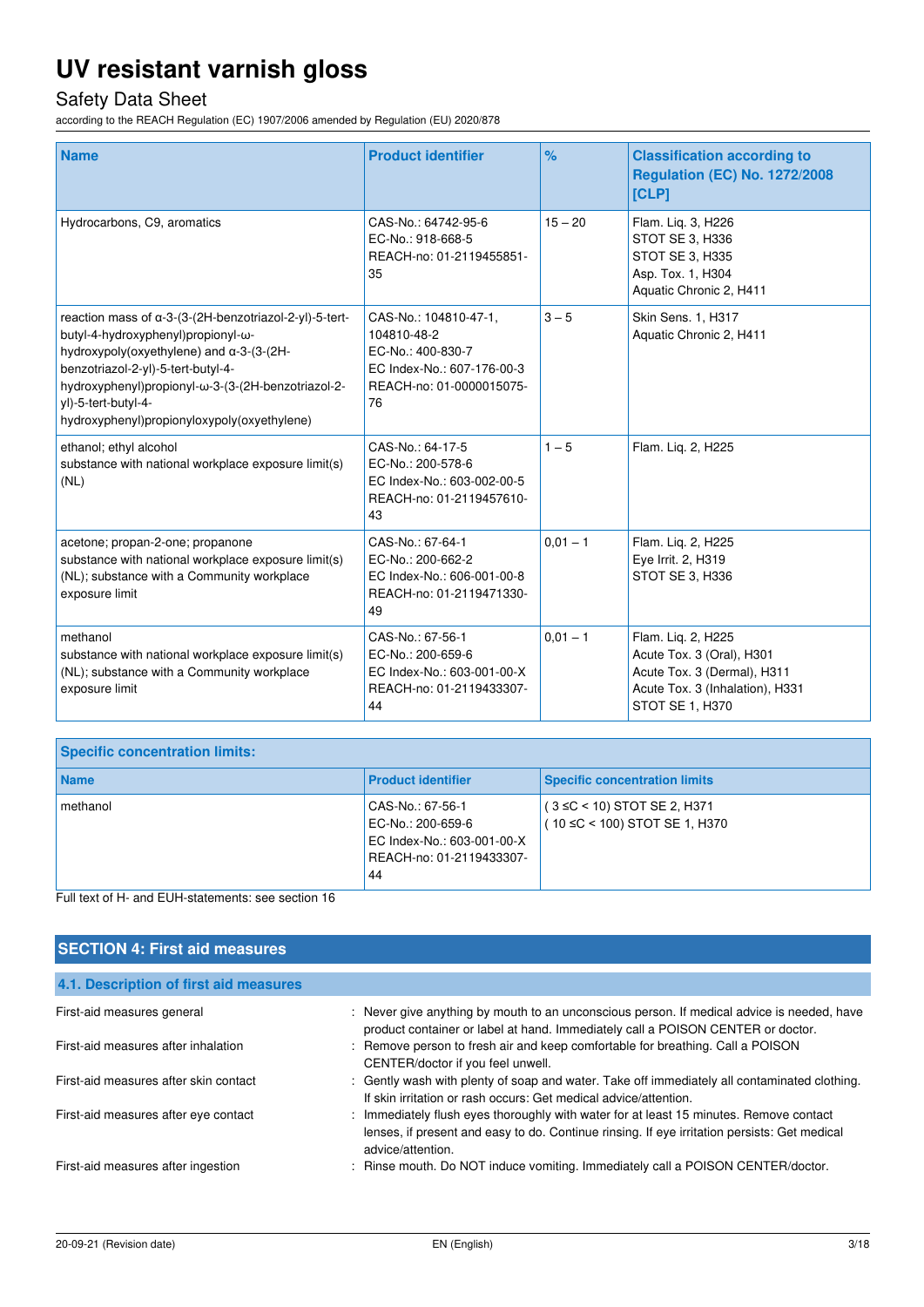## Safety Data Sheet

according to the REACH Regulation (EC) 1907/2006 amended by Regulation (EU) 2020/878

| 4.2. Most important symptoms and effects, both acute and delayed                |                                                                                                             |  |
|---------------------------------------------------------------------------------|-------------------------------------------------------------------------------------------------------------|--|
| Symptoms/effects                                                                | : May cause drowsiness or dizziness.                                                                        |  |
| Symptoms/effects after skin contact                                             | : Irritation. May cause an allergic skin reaction. Repeated exposure may cause skin dryness<br>or cracking. |  |
| Symptoms/effects after ingestion                                                | : Risk of lung oedema.                                                                                      |  |
| 4.3. Indication of any immediate medical attention and special treatment needed |                                                                                                             |  |

Treat symptomatically.

| <b>SECTION 5: Firefighting measures</b>                         |                                                                                                                                                                          |  |  |
|-----------------------------------------------------------------|--------------------------------------------------------------------------------------------------------------------------------------------------------------------------|--|--|
| 5.1. Extinguishing media                                        |                                                                                                                                                                          |  |  |
| Suitable extinguishing media<br>Unsuitable extinguishing media  | : Sand. Foam. Dry powder. Carbon dioxide. Water spray.<br>: Do not use a heavy water stream.                                                                             |  |  |
| 5.2. Special hazards arising from the substance or mixture      |                                                                                                                                                                          |  |  |
| Fire hazard<br>Hazardous decomposition products in case of fire | : Highly flammable liquid and vapour.<br>: For further information, refer to section 10 : "Stability and Reactivity".                                                    |  |  |
| 5.3. Advice for firefighters                                    |                                                                                                                                                                          |  |  |
| Firefighting instructions                                       | : Use water spray or fog for cooling exposed containers. Exercise caution when fighting any<br>chemical fire. Prevent fire fighting water from entering the environment. |  |  |
| Protection during firefighting<br>Other information             | : Do not enter fire area without proper protective equipment, including respiratory protection.<br>: Prevent fire fighting water from entering the environment.          |  |  |

| <b>SECTION 6: Accidental release measures</b>                            |                                                                                                                                                                                                         |  |
|--------------------------------------------------------------------------|---------------------------------------------------------------------------------------------------------------------------------------------------------------------------------------------------------|--|
| 6.1. Personal precautions, protective equipment and emergency procedures |                                                                                                                                                                                                         |  |
| 6.1.1. For non-emergency personnel                                       |                                                                                                                                                                                                         |  |
| Emergency procedures                                                     | : Evacuate unnecessary personnel. No open flames, no sparks, and no smoking. Avoid<br>contact with skin and eyes. Do not breathe vapours, mist, spray.                                                  |  |
| 6.1.2. For emergency responders                                          |                                                                                                                                                                                                         |  |
| Protective equipment                                                     | : Equip cleanup crew with proper protection. For further information refer to section 8:<br>"Exposure controls/personal protection".                                                                    |  |
| Emergency procedures                                                     | : Ventilate area.                                                                                                                                                                                       |  |
| <b>6.2. Environmental precautions</b>                                    |                                                                                                                                                                                                         |  |
| Do not allow to enter drains or water courses.                           |                                                                                                                                                                                                         |  |
| 6.3. Methods and material for containment and cleaning up                |                                                                                                                                                                                                         |  |
| For containment<br>Methods for cleaning up                               | : Collect spillage.<br>: Take up liquid spill into absorbent material. Sweep or shovel spills into appropriate container<br>for disposal. Notify authorities if product enters sewers or public waters. |  |
| Other information                                                        | : Dispose of materials or solid residues at an authorized site.                                                                                                                                         |  |
| 6.4. Reference to other sections                                         |                                                                                                                                                                                                         |  |

For further information refer to section 8: "Exposure controls/personal protection". Concerning disposal elimination after cleaning, see section 13.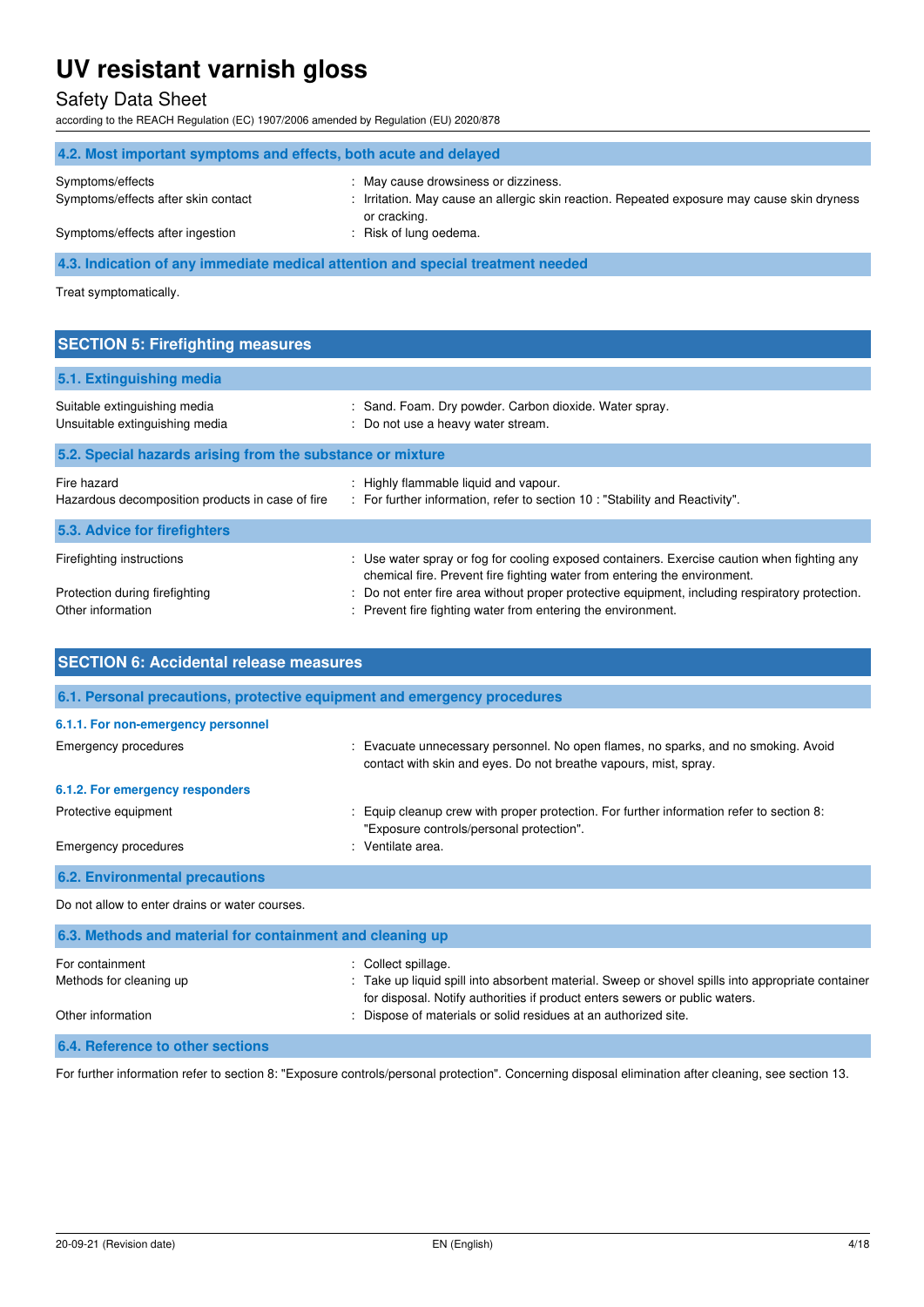## Safety Data Sheet

according to the REACH Regulation (EC) 1907/2006 amended by Regulation (EU) 2020/878

| <b>SECTION 7: Handling and storage</b>                            |                                                                                                                                                                                                                                                                                                                                                                                                                                                                                                                                                                                                                                                                                                                                                                                                                                                                  |
|-------------------------------------------------------------------|------------------------------------------------------------------------------------------------------------------------------------------------------------------------------------------------------------------------------------------------------------------------------------------------------------------------------------------------------------------------------------------------------------------------------------------------------------------------------------------------------------------------------------------------------------------------------------------------------------------------------------------------------------------------------------------------------------------------------------------------------------------------------------------------------------------------------------------------------------------|
| 7.1. Precautions for safe handling                                |                                                                                                                                                                                                                                                                                                                                                                                                                                                                                                                                                                                                                                                                                                                                                                                                                                                                  |
| Precautions for safe handling<br>Hygiene measures                 | Concerning personal protective equipment to use, see item 8. Provide good ventilation in<br>process area to prevent formation of vapour. Keep away from heat, hot surfaces, sparks,<br>open flames and other ignition sources. No smoking. Ground/bond container and receiving<br>equipment. Use only non-sparking tools. Take precautionary measures against static<br>discharge. Flammable vapours may accumulate in the container. Use explosion-proof<br>equipment. Wear personal protective equipment. Avoid contact with skin and eyes. Do not<br>breathe vapours, mist, spray. Use only outdoors or in a well-ventilated area.<br>Do not eat, drink or smoke when using this product. Always wash hands after handling the<br>product. Wash contaminated clothing before reuse. Contaminated work clothing should not<br>be allowed out of the workplace. |
| 7.2. Conditions for safe storage, including any incompatibilities |                                                                                                                                                                                                                                                                                                                                                                                                                                                                                                                                                                                                                                                                                                                                                                                                                                                                  |
| <b>Technical measures</b><br>Storage conditions                   | Explosion-free electrical equipment and lighting with earth. Ground/bond container and<br>receiving equipment.<br>Keep only in the original container in a cool well ventilated place. Keep container closed<br>when not in use. Store locked up. Store in a well-ventilated place. Keep cool. Keep<br>container tightly closed.                                                                                                                                                                                                                                                                                                                                                                                                                                                                                                                                 |
| Incompatible products<br>Heat and ignition sources                | Strong bases. Strong acids. Strong oxidation agent.<br>Keep away from heat and direct sunlight. ignition sources.                                                                                                                                                                                                                                                                                                                                                                                                                                                                                                                                                                                                                                                                                                                                                |
| 7.3. Specific end use(s)                                          |                                                                                                                                                                                                                                                                                                                                                                                                                                                                                                                                                                                                                                                                                                                                                                                                                                                                  |

No additional information available

#### **SECTION 8: Exposure controls/personal protection**

**8.1. Control parameters** 

Г

#### **8.1.1 National occupational exposure and biological limit values**

| Hydrocarbons, C9-C12, n-alkanes, iso-alkanes, cyclic, aromatic compounds (16.3%) (64742-82-1) |                                 |  |
|-----------------------------------------------------------------------------------------------|---------------------------------|--|
| <b>EU - Indicative Occupational Exposure Limit (IOEL)</b>                                     |                                 |  |
| Local name                                                                                    | White spirit Type 1             |  |
| <b>IOEL TWA</b>                                                                               | 116 mg/m $3$                    |  |
| IOEL TWA [ppm]                                                                                | 20 ppm                          |  |
| <b>IOEL STEL</b>                                                                              | 290 mg/m $3$                    |  |
| IOEL STEL [ppm]                                                                               | 50 ppm                          |  |
| Remark                                                                                        | Skin. (Year of adoption 2007)   |  |
| Regulatory reference                                                                          | <b>SCOEL Recommendations</b>    |  |
| acetone; propan-2-one; propanone (67-64-1)                                                    |                                 |  |
| <b>EU - Indicative Occupational Exposure Limit (IOEL)</b>                                     |                                 |  |
| Local name                                                                                    | Acetone                         |  |
| <b>IOEL TWA</b>                                                                               | 1210 mg/m <sup>3</sup>          |  |
| IOEL TWA [ppm]                                                                                | 500 ppm                         |  |
| Regulatory reference                                                                          | COMMISSION DIRECTIVE 2000/39/EC |  |
| <b>Netherlands - Occupational Exposure Limits</b>                                             |                                 |  |
| Local name                                                                                    | Aceton                          |  |
| TGG-8u (OEL TWA)                                                                              | 1210 mg/m <sup>3</sup>          |  |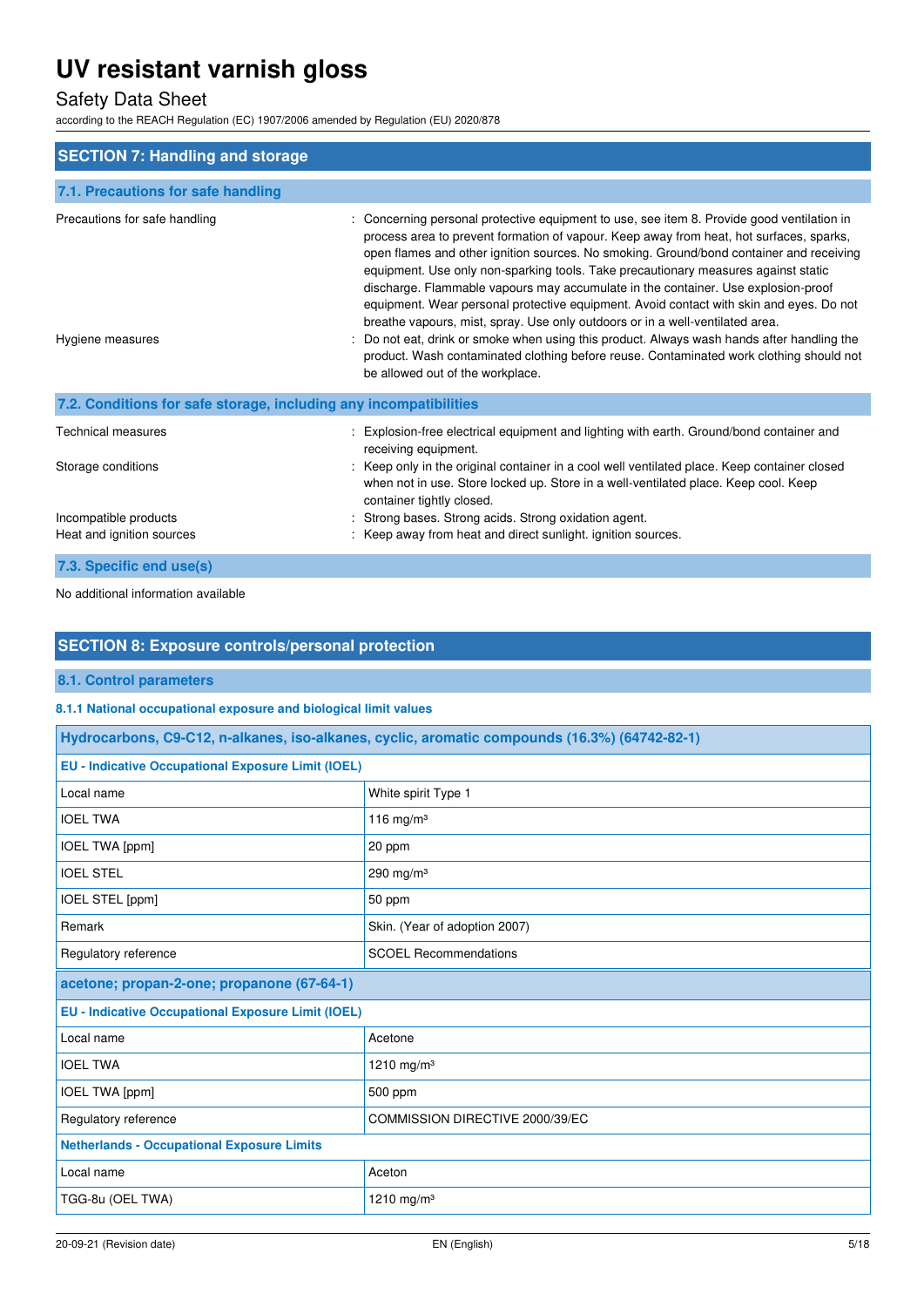### Safety Data Sheet

according to the REACH Regulation (EC) 1907/2006 amended by Regulation (EU) 2020/878

| acetone; propan-2-one; propanone (67-64-1)                |                                                                                                                                                                                                                                                                                                                                                                                         |  |
|-----------------------------------------------------------|-----------------------------------------------------------------------------------------------------------------------------------------------------------------------------------------------------------------------------------------------------------------------------------------------------------------------------------------------------------------------------------------|--|
| TGG-15min (OEL STEL)                                      | 2420 mg/m <sup>3</sup>                                                                                                                                                                                                                                                                                                                                                                  |  |
| Regulatory reference                                      | Arbeidsomstandighedenregeling 2021                                                                                                                                                                                                                                                                                                                                                      |  |
| ethanol; ethyl alcohol (64-17-5)                          |                                                                                                                                                                                                                                                                                                                                                                                         |  |
| <b>Netherlands - Occupational Exposure Limits</b>         |                                                                                                                                                                                                                                                                                                                                                                                         |  |
| Local name                                                | Ethanol                                                                                                                                                                                                                                                                                                                                                                                 |  |
| TGG-8u (OEL TWA)                                          | $260$ mg/m <sup>3</sup>                                                                                                                                                                                                                                                                                                                                                                 |  |
| TGG-15min (OEL STEL)                                      | 1900 mg/m <sup>3</sup>                                                                                                                                                                                                                                                                                                                                                                  |  |
| Remark                                                    | Kankerverwekkende stof. H (Huidopname) Stoffen die relatief gemakkelijk door de huid<br>kunnen worden opgenomen, hetgeen een substantiële bijdrage kan betekenen aan de<br>totale inwendige blootstelling, hebben in de lijst een H-aanduiding. Bij deze stoffen moeten<br>naast maatregelen tegen inademing ook adequate maatregelen ter voorkoming van<br>huidcontact worden genomen. |  |
| Regulatory reference                                      | Arbeidsomstandighedenregeling 2021                                                                                                                                                                                                                                                                                                                                                      |  |
| methanol (67-56-1)                                        |                                                                                                                                                                                                                                                                                                                                                                                         |  |
| <b>EU - Indicative Occupational Exposure Limit (IOEL)</b> |                                                                                                                                                                                                                                                                                                                                                                                         |  |
| Local name                                                | Methanol                                                                                                                                                                                                                                                                                                                                                                                |  |
| <b>IOEL TWA</b>                                           | $260$ mg/m <sup>3</sup>                                                                                                                                                                                                                                                                                                                                                                 |  |
| <b>IOEL TWA [ppm]</b>                                     | 200 ppm                                                                                                                                                                                                                                                                                                                                                                                 |  |
| Remark                                                    | Skin                                                                                                                                                                                                                                                                                                                                                                                    |  |
| Regulatory reference                                      | COMMISSION DIRECTIVE 2006/15/EC                                                                                                                                                                                                                                                                                                                                                         |  |
| <b>Netherlands - Occupational Exposure Limits</b>         |                                                                                                                                                                                                                                                                                                                                                                                         |  |
| Local name                                                | Methanol                                                                                                                                                                                                                                                                                                                                                                                |  |
| TGG-8u (OEL TWA)                                          | 133 mg/m $3$                                                                                                                                                                                                                                                                                                                                                                            |  |
| Remark                                                    | H (Huidopname) Stoffen die relatief gemakkelijk door de huid kunnen worden opgenomen,<br>hetgeen een substantiële bijdrage kan betekenen aan de totale inwendige blootstelling,<br>hebben in de lijst een H-aanduiding. Bij deze stoffen moeten naast maatregelen tegen<br>inademing ook adequate maatregelen ter voorkoming van huidcontact worden genomen.                            |  |
| Regulatory reference                                      | Arbeidsomstandighedenregeling 2021                                                                                                                                                                                                                                                                                                                                                      |  |
|                                                           |                                                                                                                                                                                                                                                                                                                                                                                         |  |

#### **8.1.2. Recommended monitoring procedures**

No additional information available

#### **8.1.3. Air contaminants formed**

No additional information available

#### **8.1.4. DNEL and PNEC**

No additional information available

#### **8.1.5. Control banding**

No additional information available

**8.2. Exposure controls** 

#### **8.2.1. Appropriate engineering controls**

#### **Appropriate engineering controls:**

Ensure good ventilation of the work station.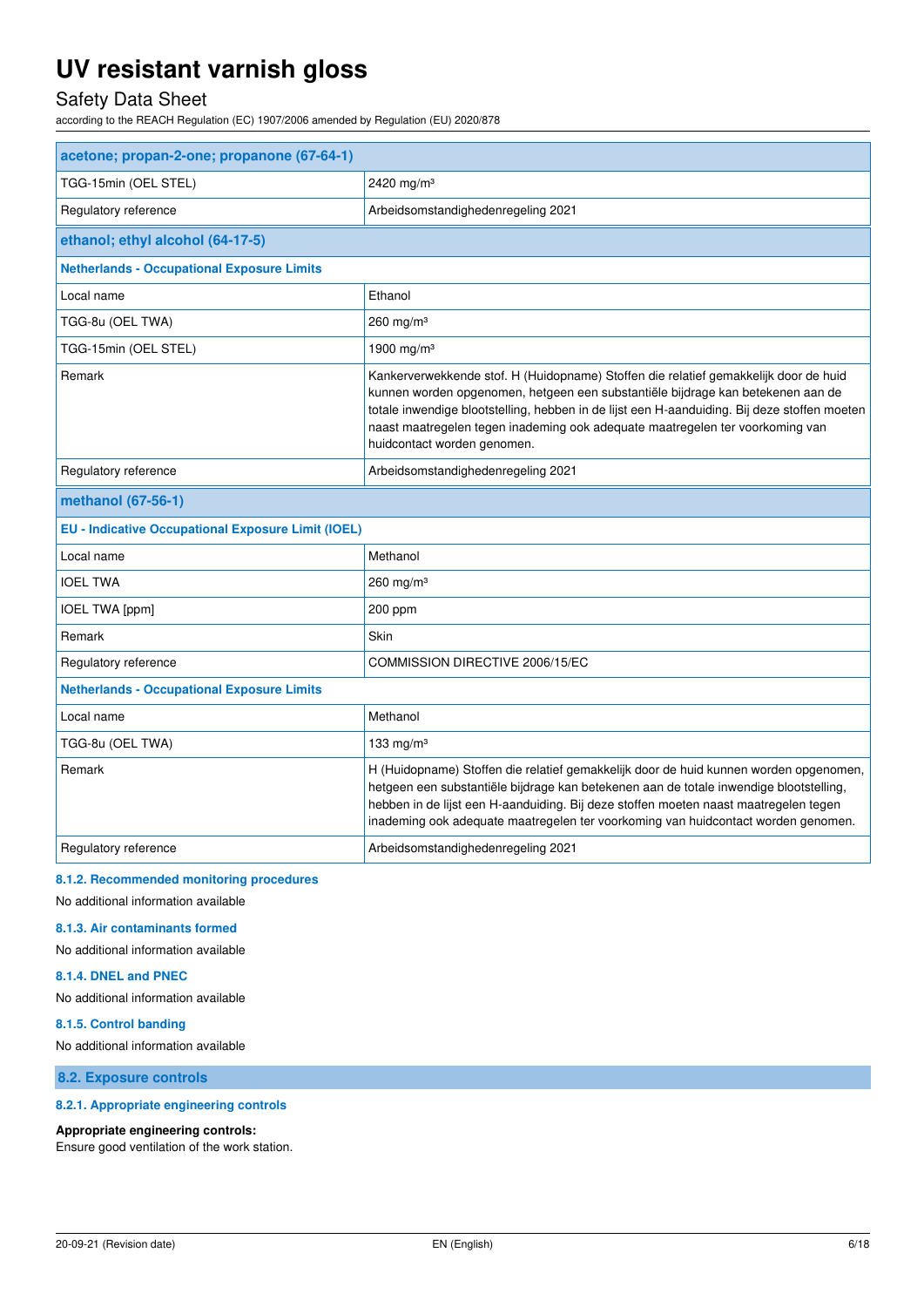### Safety Data Sheet

according to the REACH Regulation (EC) 1907/2006 amended by Regulation (EU) 2020/878

#### **8.2.2. Personal protection equipment**

#### **Personal protective equipment:**

Gloves. Safety glasses. Approved respirator.

**Personal protective equipment symbol(s):** 



#### **8.2.2.1. Eye and face protection**

**Eye protection:**  Safety glasses. EN 166

#### **8.2.2.2. Skin protection**

#### **Skin and body protection:**

Wear suitable protective clothing. CEN : EN 340; EN 369; EN 465

#### **Hand protection:**

Wear suitable gloves resistant to chemical penetration. Chemical resistant gloves (according to European standard NF EN 374 or equivalent)

| <b>Hand protection</b>                |                                                  |                        |                |                    |                   |
|---------------------------------------|--------------------------------------------------|------------------------|----------------|--------------------|-------------------|
| <b>Type</b>                           | <b>Material</b>                                  | <b>Permeation</b>      | Thickness (mm) | <b>Penetration</b> | Standard          |
| Disposable gloves,<br>Reusable gloves | Nitrile rubber (NBR),<br>Polyvinylchloride (PVC) | $6$ ( $>$ 480 minutes) | ≥0.11          |                    | <b>EN ISO 374</b> |

#### **8.2.2.3. Respiratory protection**

#### **Respiratory protection:**

Wear respiratory protection. EN 143

| <b>Respiratory protection</b> |                    |                                                       |               |
|-------------------------------|--------------------|-------------------------------------------------------|---------------|
| <b>Device</b>                 | <b>Filter type</b> | <b>Condition</b>                                      | Standard      |
| Approved respirator           | Type P1            | Vapour protection, Protection for<br>Liquid particles | <b>EN 143</b> |

#### **8.2.2.4. Thermal hazards**

No additional information available

#### **8.2.3. Environmental exposure controls**

#### **Environmental exposure controls:**

Avoid release to the environment.

#### **Other information:**

Do not eat, drink or smoke when using this product. Do not eat, drink or smoke during use.

| <b>SECTION 9: Physical and chemical properties</b>         |                   |  |
|------------------------------------------------------------|-------------------|--|
| 9.1. Information on basic physical and chemical properties |                   |  |
| Physical state                                             | : Liquid          |  |
| Colour                                                     | : Colourless.     |  |
| Odour                                                      | : characteristic. |  |
| Odour threshold                                            | : Not available   |  |
| Melting point                                              | : Not available   |  |
| Freezing point                                             | : Not available   |  |
| Boiling point                                              | : Not available   |  |
| Flammability                                               | : Not available   |  |
| <b>Explosive limits</b>                                    | : Not available   |  |
| Lower explosive limit (LEL)                                | : Not available   |  |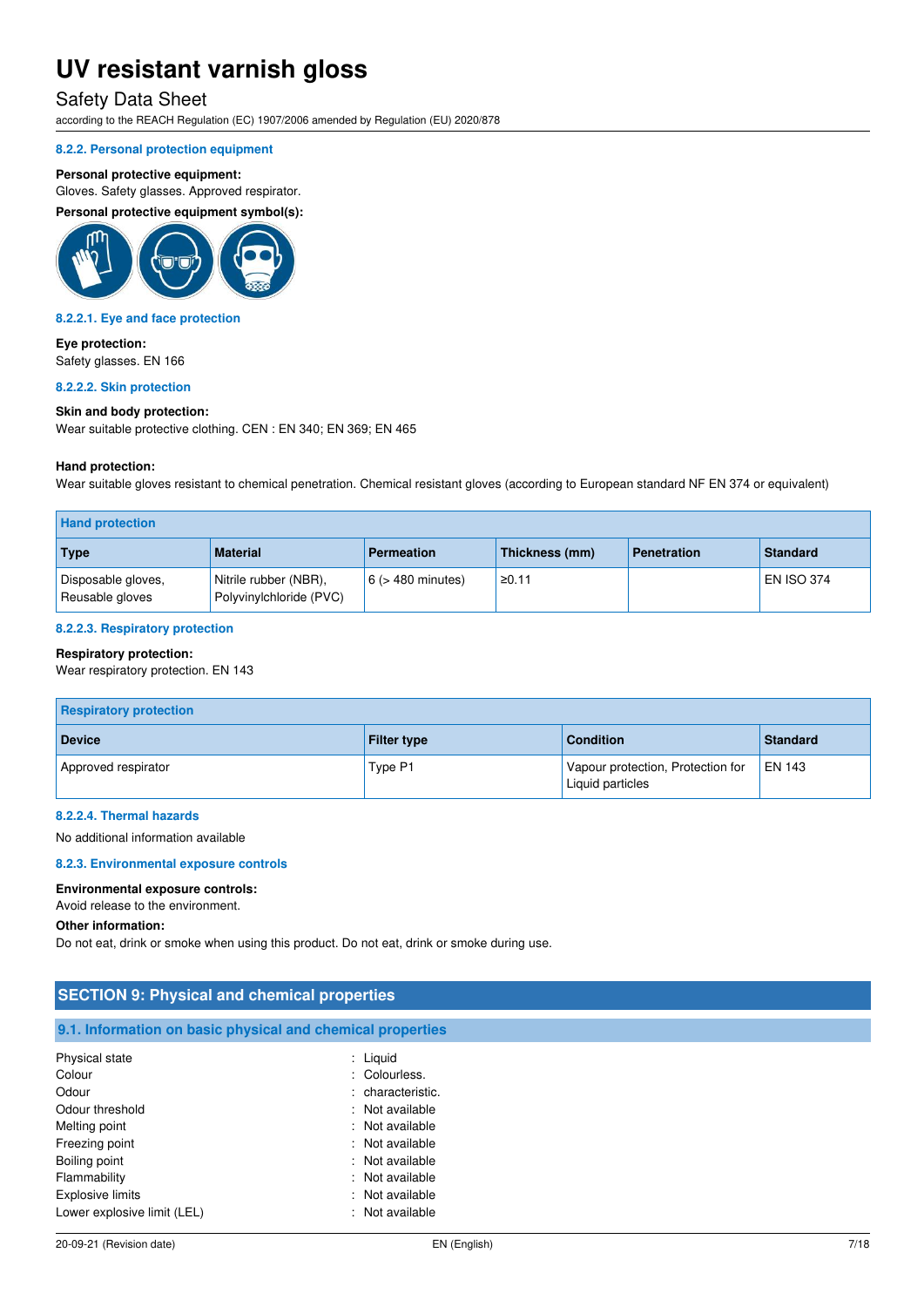### Safety Data Sheet

according to the REACH Regulation (EC) 1907/2006 amended by Regulation (EU) 2020/878

| Upper explosive limit (UEL)<br>Flash point<br>Auto-ignition temperature | Not available<br>Not available<br>Not available |
|-------------------------------------------------------------------------|-------------------------------------------------|
| Decomposition temperature                                               | Not available                                   |
| рH                                                                      | Not available                                   |
| Viscosity, kinematic                                                    | Not available                                   |
| Solubility                                                              | Not available                                   |
| Partition coefficient n-octanol/water (Log Kow)                         | Not available                                   |
| Vapour pressure                                                         | Not available                                   |
| Vapour pressure at 50 °C                                                | Not available                                   |
| Density                                                                 | Not available                                   |
| Relative density                                                        | Not available                                   |
| Relative vapour density at 20 °C                                        | Not available                                   |
| Particle size                                                           | Not applicable                                  |
| Particle size distribution                                              | Not applicable                                  |
| Particle shape                                                          | Not applicable                                  |
| Particle aspect ratio                                                   | Not applicable                                  |
| Particle aggregation state                                              | Not applicable                                  |
| Particle agglomeration state                                            | Not applicable                                  |
| Particle specific surface area                                          | Not applicable                                  |
| Particle dustiness                                                      | Not applicable                                  |

#### **9.2. Other information**

#### **9.2.1. Information with regard to physical hazard classes**

No additional information available

#### **9.2.2. Other safety characteristics**

No additional information available

### **SECTION 10: Stability and reactivity**

#### **10.1. Reactivity**

Stable under normal conditions of use. Highly flammable liquid and vapour.

**10.2. Chemical stability** 

Stable under normal conditions.

**10.3. Possibility of hazardous reactions** 

No dangerous reactions known.

**10.4. Conditions to avoid** 

Keep away from heat and direct sunlight. Avoid contact with hot surfaces. Heat. No flames, no sparks. Eliminate all sources of ignition.

**10.5. Incompatible materials** 

Strong bases. Strong acids. Strong oxidation agent.

**10.6. Hazardous decomposition products** 

Combustion generates: Carbon oxides (CO, CO2).

#### **SECTION 11: Toxicological information**

### **11.1. Information on hazard classes as defined in Regulation (EC) No 1272/2008**

Acute toxicity (oral) **Example 2** Contract 2 Contract 2 Contract 2 Contract 2 Contract 2 Contract 2 Contract 2 Contract 2 Contract 2 Contract 2 Contract 2 Contract 2 Contract 2 Contract 2 Contract 2 Contract 2 Contract 2 C Acute toxicity (dermal) **Example 2** Contract 2 Contract 2 Contract 2 Contract 2 Contract 2 Contract 2 Contract 2 Contract 2 Contract 2 Contract 2 Contract 2 Contract 2 Contract 2 Contract 2 Contract 2 Contract 2 Contract 2 Acute toxicity (inhalation) **Example 2** Controller toxicity (inhalation)

- 
-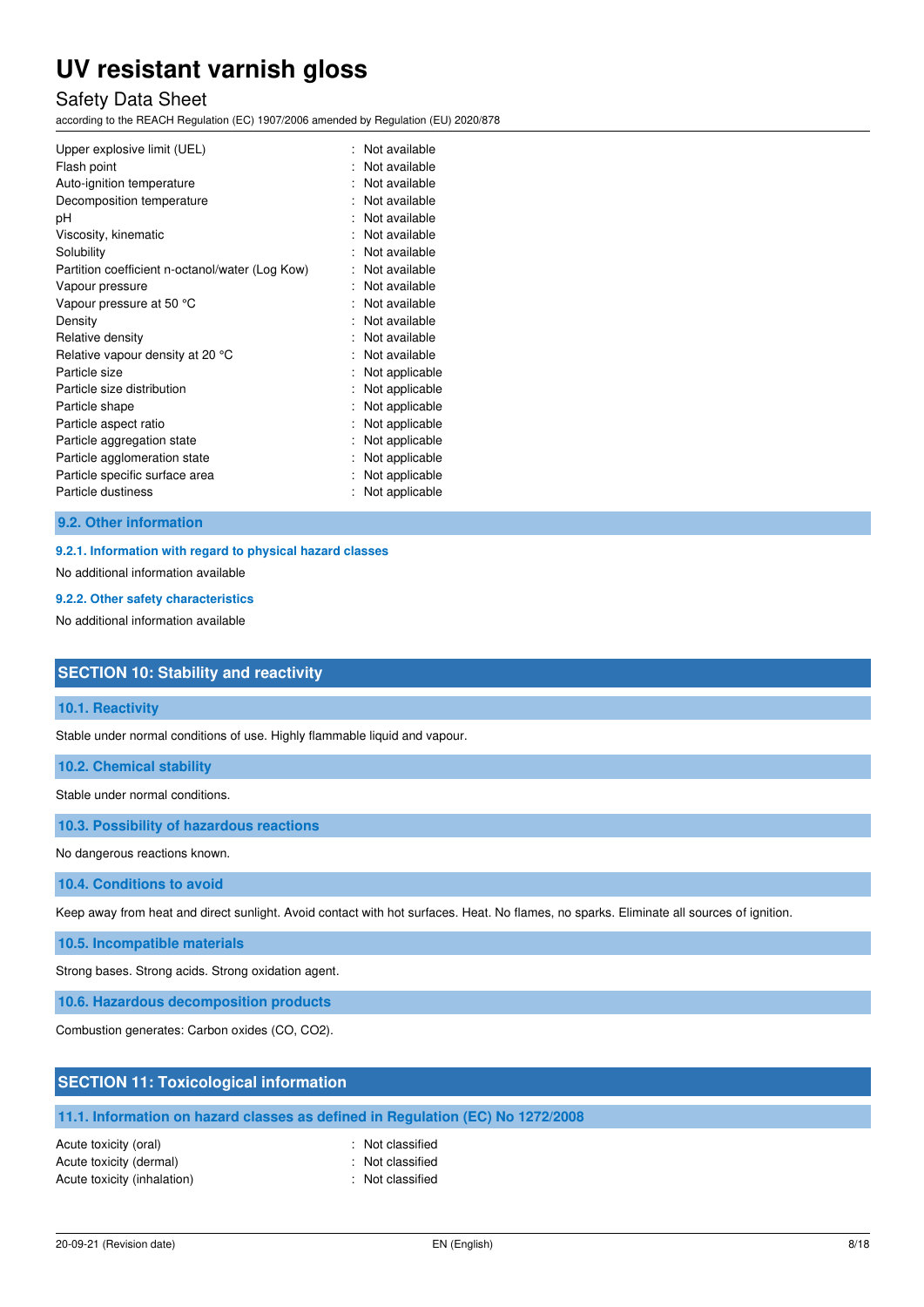## Safety Data Sheet

according to the REACH Regulation (EC) 1907/2006 amended by Regulation (EU) 2020/878

| Hydrocarbons, C9-C12, n-alkanes, iso-alkanes, cyclic, aromatic compounds (16.3%) (64742-82-1) |                                                                                             |  |  |
|-----------------------------------------------------------------------------------------------|---------------------------------------------------------------------------------------------|--|--|
| LD50 oral rat                                                                                 | $> 5000$ mg/kg                                                                              |  |  |
| LD50 dermal rabbit                                                                            | $>$ 2000 mg/kg                                                                              |  |  |
| ethanol; ethyl alcohol (64-17-5)                                                              |                                                                                             |  |  |
| LD50 oral rat                                                                                 | 6200 mg/kg                                                                                  |  |  |
| LD50 dermal rabbit                                                                            | 20000 mg/kg                                                                                 |  |  |
| LC50 Inhalation - Rat (Vapours)                                                               | 95,6 mg/l/4h                                                                                |  |  |
| Hydrocarbons, C9, aromatics (64742-95-6)                                                      |                                                                                             |  |  |
| LD50 oral rat                                                                                 | 3592 mg/kg                                                                                  |  |  |
| LD50 dermal rabbit                                                                            | $>3160$ mg/kg                                                                               |  |  |
| Skin corrosion/irritation                                                                     | : Causes skin irritation.                                                                   |  |  |
| Serious eye damage/irritation                                                                 | Not classified                                                                              |  |  |
| Respiratory or skin sensitisation                                                             | May cause an allergic skin reaction.                                                        |  |  |
| Germ cell mutagenicity                                                                        | Not classified                                                                              |  |  |
| Carcinogenicity                                                                               | Not classified                                                                              |  |  |
| Reproductive toxicity                                                                         | Not classified                                                                              |  |  |
| STOT-single exposure                                                                          | May cause drowsiness or dizziness.                                                          |  |  |
| Hydrocarbons, C9-C12, n-alkanes, iso-alkanes, cyclic, aromatic compounds (16.3%) (64742-82-1) |                                                                                             |  |  |
| STOT-single exposure                                                                          | May cause drowsiness or dizziness.                                                          |  |  |
| acetone; propan-2-one; propanone (67-64-1)                                                    |                                                                                             |  |  |
| STOT-single exposure                                                                          | May cause drowsiness or dizziness.                                                          |  |  |
| methanol (67-56-1)                                                                            |                                                                                             |  |  |
| STOT-single exposure                                                                          | Causes damage to organs.                                                                    |  |  |
| Hydrocarbons, C9, aromatics (64742-95-6)                                                      |                                                                                             |  |  |
| STOT-single exposure                                                                          | May cause drowsiness or dizziness. May cause respiratory irritation.                        |  |  |
| STOT-repeated exposure                                                                        | : Causes damage to organs through prolonged or repeated exposure.                           |  |  |
| Hydrocarbons, C9-C12, n-alkanes, iso-alkanes, cyclic, aromatic compounds (16.3%) (64742-82-1) |                                                                                             |  |  |
| STOT-repeated exposure                                                                        | Causes damage to organs (central nervous system) through prolonged or repeated<br>exposure. |  |  |
| Aspiration hazard                                                                             | : May be fatal if swallowed and enters airways.                                             |  |  |
| 11.2. Information on other hazards                                                            |                                                                                             |  |  |
| 11.2.1. Endocrine disrupting properties                                                       |                                                                                             |  |  |

No additional information available

## **11.2.2. Other information**

Other information **contact of the contact of the contact of the contact of the contact of the contact of the contact of the contact of the contact of the contact of the contact of the contact of the contact of the contact** 

| <b>SECTION 12: Ecological information</b>                                        |                                                                        |
|----------------------------------------------------------------------------------|------------------------------------------------------------------------|
| 12.1. Toxicity                                                                   |                                                                        |
| Ecology - general<br>Hazardous to the aquatic environment, short-term<br>(acute) | : Toxic to aquatic life with long lasting effects.<br>: Not classified |
| Hazardous to the aquatic environment, long-term<br>(chronic)                     | : Toxic to aquatic life with long lasting effects.                     |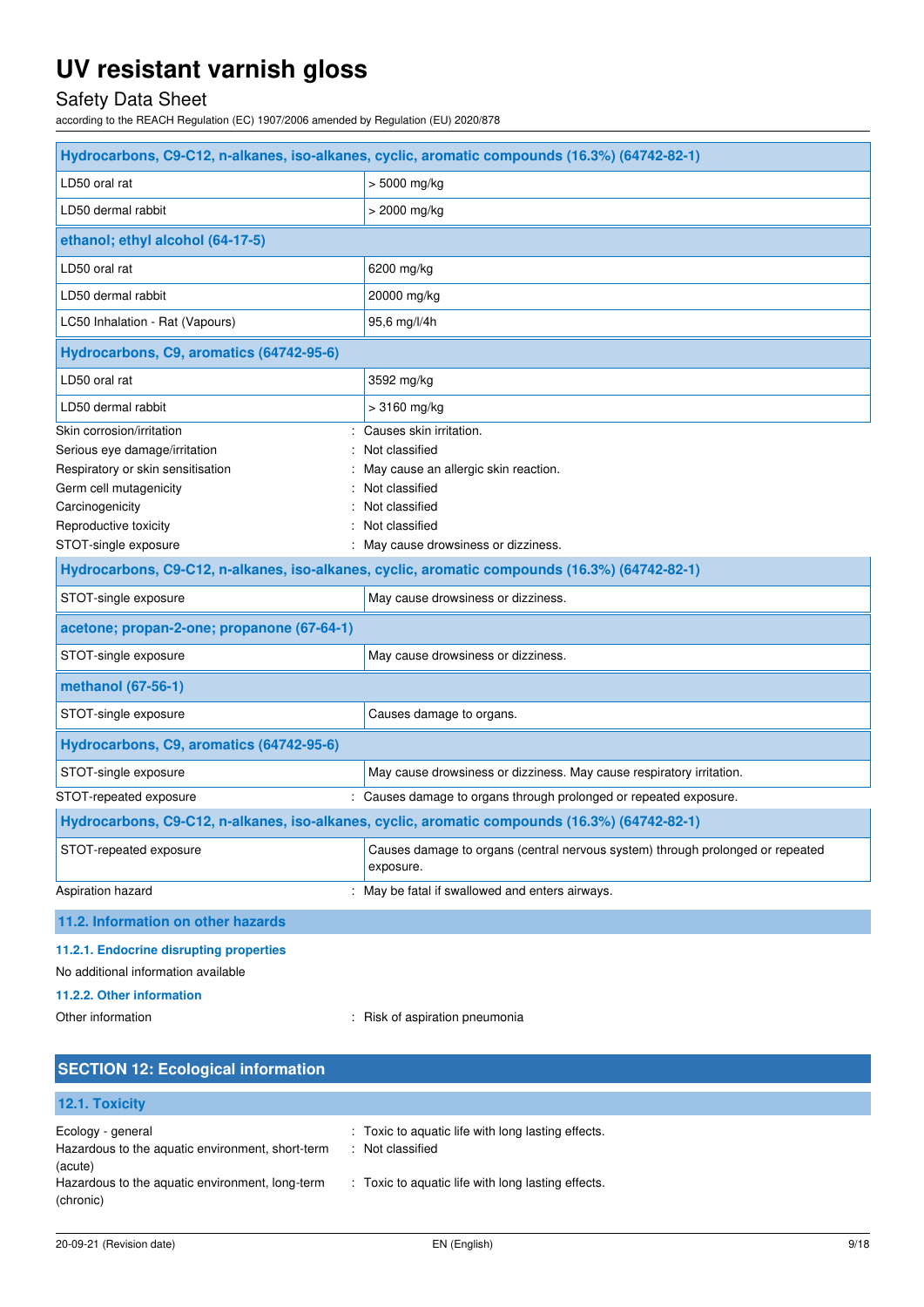## Safety Data Sheet

according to the REACH Regulation (EC) 1907/2006 amended by Regulation (EU) 2020/878

| reaction mass of α-3-(3-(2H-benzotriazol-2-yl)-5-tert-butyl-4-hydroxyphenyl)propionyl-ω-hydroxypoly(oxyethylene) and α-<br>3-(3-(2H-benzotriazol-2-yl)-5-tert-butyl-4-hydroxyphenyl)propionyl-w-3-(3-(2H-benzotriazol-2-yl)-5-tert-butyl-4-<br>hydroxyphenyl)propionyloxypoly(oxyethylene) (104810-47-1, 104810-48-2) |                                                                                               |  |  |
|-----------------------------------------------------------------------------------------------------------------------------------------------------------------------------------------------------------------------------------------------------------------------------------------------------------------------|-----------------------------------------------------------------------------------------------|--|--|
| LC50 - Fish [1]                                                                                                                                                                                                                                                                                                       | $2,8$ mg/l                                                                                    |  |  |
| EC50 - Crustacea [1]                                                                                                                                                                                                                                                                                                  | $4$ mg/                                                                                       |  |  |
| ErC50 algae                                                                                                                                                                                                                                                                                                           | $> 9$ mg/l                                                                                    |  |  |
|                                                                                                                                                                                                                                                                                                                       | Hydrocarbons, C9-C12, n-alkanes, iso-alkanes, cyclic, aromatic compounds (16.3%) (64742-82-1) |  |  |
| EC50 - Crustacea [1]                                                                                                                                                                                                                                                                                                  | 7,8 g/l                                                                                       |  |  |
| EC50 - Other aquatic organisms [1]                                                                                                                                                                                                                                                                                    | $3,59$ g/l                                                                                    |  |  |
| ethanol; ethyl alcohol (64-17-5)                                                                                                                                                                                                                                                                                      |                                                                                               |  |  |
| LC50 - Fish [1]                                                                                                                                                                                                                                                                                                       | 8140 mg/l 48 h                                                                                |  |  |
| EC50 - Crustacea [1]                                                                                                                                                                                                                                                                                                  | 9268 - 14221 mg/l 48 h                                                                        |  |  |
| EC50 - Crustacea [2]                                                                                                                                                                                                                                                                                                  | 65 mg/l 72 h                                                                                  |  |  |
| ErC50 algae                                                                                                                                                                                                                                                                                                           | 1450 mg/l 8 d                                                                                 |  |  |
| Hydrocarbons, C9, aromatics (64742-95-6)                                                                                                                                                                                                                                                                              |                                                                                               |  |  |
| LC50 - Fish [1]                                                                                                                                                                                                                                                                                                       | $9,2$ mg/l                                                                                    |  |  |
| EC50 - Crustacea [1]                                                                                                                                                                                                                                                                                                  | $3,2$ mg/l                                                                                    |  |  |
| ErC50 algae                                                                                                                                                                                                                                                                                                           | $2,6 - 2,9$ mg/l                                                                              |  |  |
| NOEC chronic fish                                                                                                                                                                                                                                                                                                     | 1,23 mg/l                                                                                     |  |  |
| 12.2. Persistence and degradability                                                                                                                                                                                                                                                                                   |                                                                                               |  |  |
| <b>UV resistant varnish gloss</b>                                                                                                                                                                                                                                                                                     |                                                                                               |  |  |
| Persistence and degradability                                                                                                                                                                                                                                                                                         | Not established.                                                                              |  |  |
| ethanol; ethyl alcohol (64-17-5)                                                                                                                                                                                                                                                                                      |                                                                                               |  |  |
| Biochemical oxygen demand (BOD)                                                                                                                                                                                                                                                                                       | $0,9 - 1,67$ g O <sub>2</sub> /g substance                                                    |  |  |
| BOD (% of ThOD)                                                                                                                                                                                                                                                                                                       | 94 % ThOD                                                                                     |  |  |
| 12.3. Bioaccumulative potential                                                                                                                                                                                                                                                                                       |                                                                                               |  |  |
| <b>UV resistant varnish gloss</b>                                                                                                                                                                                                                                                                                     |                                                                                               |  |  |
| Bioaccumulative potential                                                                                                                                                                                                                                                                                             | Not established.                                                                              |  |  |
| 12.4. Mobility in soil                                                                                                                                                                                                                                                                                                |                                                                                               |  |  |
| No additional information available                                                                                                                                                                                                                                                                                   |                                                                                               |  |  |
| 12.5. Results of PBT and vPvB assessment                                                                                                                                                                                                                                                                              |                                                                                               |  |  |
| <b>UV resistant varnish gloss</b>                                                                                                                                                                                                                                                                                     |                                                                                               |  |  |
| This substance/mixture does not meet the PBT criteria of REACH regulation, annex XIII                                                                                                                                                                                                                                 |                                                                                               |  |  |
| This substance/mixture does not meet the vPvB criteria of REACH regulation, annex XIII                                                                                                                                                                                                                                |                                                                                               |  |  |
|                                                                                                                                                                                                                                                                                                                       |                                                                                               |  |  |

**12.6. Endocrine disrupting properties** 

No additional information available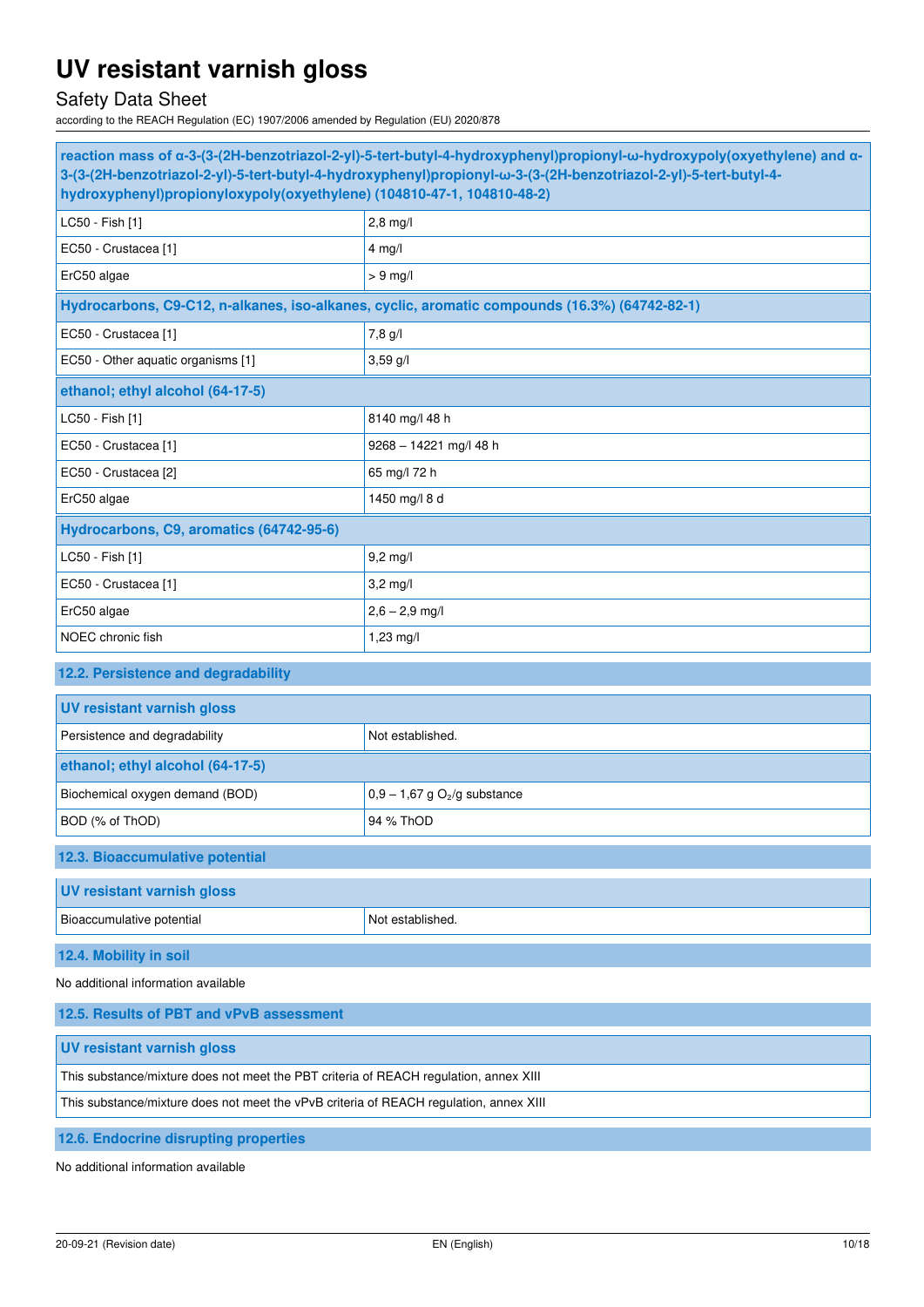## Safety Data Sheet

according to the REACH Regulation (EC) 1907/2006 amended by Regulation (EU) 2020/878

### **12.7. Other adverse effects**

Additional information **interest in the environment** of the environment.

| <b>SECTION 13: Disposal considerations</b>                           |                                                                                                                                                                                                                                                                                                                      |  |  |  |
|----------------------------------------------------------------------|----------------------------------------------------------------------------------------------------------------------------------------------------------------------------------------------------------------------------------------------------------------------------------------------------------------------|--|--|--|
| 13.1. Waste treatment methods                                        |                                                                                                                                                                                                                                                                                                                      |  |  |  |
| Product/Packaging disposal recommendations<br>Additional information | Dispose in a safe manner in accordance with local/national regulations.<br>: Handle empty containers with care because residual vapours are flammable. Empty<br>containers should be taken for recycle, recovery or waste in accordance with local<br>regulation. Flammable vapours may accumulate in the container. |  |  |  |
| Ecology - waste materials                                            | : Avoid release to the environment.                                                                                                                                                                                                                                                                                  |  |  |  |

### **SECTION 14: Transport information**

| In accordance with ADR / IMDG / IATA / ADN / RID                                                                                                                                                                            |                                                                                                                                                                                                               |                                                                                                                                                                                 |                                                                                                                                                                                                    |                                                                                                                                                                                                    |
|-----------------------------------------------------------------------------------------------------------------------------------------------------------------------------------------------------------------------------|---------------------------------------------------------------------------------------------------------------------------------------------------------------------------------------------------------------|---------------------------------------------------------------------------------------------------------------------------------------------------------------------------------|----------------------------------------------------------------------------------------------------------------------------------------------------------------------------------------------------|----------------------------------------------------------------------------------------------------------------------------------------------------------------------------------------------------|
| <b>ADR</b>                                                                                                                                                                                                                  | <b>IMDG</b>                                                                                                                                                                                                   | <b>IATA</b>                                                                                                                                                                     | <b>ADN</b>                                                                                                                                                                                         | <b>RID</b>                                                                                                                                                                                         |
| 14.1. UN number or ID number                                                                                                                                                                                                |                                                                                                                                                                                                               |                                                                                                                                                                                 |                                                                                                                                                                                                    |                                                                                                                                                                                                    |
| <b>UN 1263</b>                                                                                                                                                                                                              | <b>UN 1263</b>                                                                                                                                                                                                | <b>UN 1263</b>                                                                                                                                                                  | <b>UN 1263</b>                                                                                                                                                                                     | <b>UN 1263</b>                                                                                                                                                                                     |
| 14.2. UN proper shipping name                                                                                                                                                                                               |                                                                                                                                                                                                               |                                                                                                                                                                                 |                                                                                                                                                                                                    |                                                                                                                                                                                                    |
| PAINT / PAINT RELATED<br>MATERIAL (CONTAINS;<br>Hydrocarbons, C9-C12, n-<br>alkanes, iso-alkanes, cyclic,<br>aromatic compounds (2-<br>$25\%)$                                                                              | <b>PAINT RELATED</b><br>MATERIAL (CONTAINS;<br>Hydrocarbons, C9-C12, n-<br>alkanes, iso-alkanes, cyclic,<br>aromatic compounds (2-<br>25%)                                                                    | Paint (CONTAINS;<br>Hydrocarbons, C9-C12, n-<br>alkanes, iso-alkanes, cyclic,<br>aromatic compounds (2-<br>25%)                                                                 | <b>PAINT RELATED</b><br>MATERIAL (CONTAINS;<br>Hydrocarbons, C9-C12, n-<br>alkanes, iso-alkanes, cyclic,<br>aromatic compounds (2-<br>25%)                                                         | <b>PAINT RELATED</b><br>MATERIAL (CONTAINS;<br>Hydrocarbons, C9-C12, n-<br>alkanes, iso-alkanes, cyclic,<br>aromatic compounds (2-<br>$25\%)$                                                      |
| <b>Transport document description</b>                                                                                                                                                                                       |                                                                                                                                                                                                               |                                                                                                                                                                                 |                                                                                                                                                                                                    |                                                                                                                                                                                                    |
| UN 1263 PAINT / PAINT<br><b>RELATED MATERIAL</b><br>(CONTAINS;<br>Hydrocarbons, C9-C12, n-<br>alkanes, iso-alkanes, cyclic,<br>aromatic compounds (2-<br>25%)), 3, II, (D/E),<br><b>ENVIRONMENTALLY</b><br><b>HAZARDOUS</b> | UN 1263 PAINT RELATED<br>MATERIAL (CONTAINS;<br>Hydrocarbons, C9-C12, n-<br>alkanes, iso-alkanes, cyclic,<br>aromatic compounds (2-<br>25%)), 3, II, MARINE<br>POLLUTANT/ENVIRONME<br><b>NTALLY HAZARDOUS</b> | UN 1263 Paint (CONTAINS<br>; Hydrocarbons, C9-C12, n-<br>alkanes, iso-alkanes, cyclic,<br>aromatic compounds (2-<br>25%)), 3, II,<br><b>ENVIRONMENTALLY</b><br><b>HAZARDOUS</b> | UN 1263 PAINT RELATED<br>MATERIAL (CONTAINS;<br>Hydrocarbons, C9-C12, n-<br>alkanes, iso-alkanes, cyclic,<br>aromatic compounds (2-<br>25%)), 3, II,<br><b>ENVIRONMENTALLY</b><br><b>HAZARDOUS</b> | UN 1263 PAINT RELATED<br>MATERIAL (CONTAINS;<br>Hydrocarbons, C9-C12, n-<br>alkanes, iso-alkanes, cyclic,<br>aromatic compounds (2-<br>25%)), 3, II,<br><b>ENVIRONMENTALLY</b><br><b>HAZARDOUS</b> |
| 14.3. Transport hazard class(es)                                                                                                                                                                                            |                                                                                                                                                                                                               |                                                                                                                                                                                 |                                                                                                                                                                                                    |                                                                                                                                                                                                    |
| 3                                                                                                                                                                                                                           | 3                                                                                                                                                                                                             | 3                                                                                                                                                                               | 3                                                                                                                                                                                                  | 3                                                                                                                                                                                                  |
|                                                                                                                                                                                                                             |                                                                                                                                                                                                               |                                                                                                                                                                                 |                                                                                                                                                                                                    |                                                                                                                                                                                                    |
| 14.4. Packing group                                                                                                                                                                                                         |                                                                                                                                                                                                               |                                                                                                                                                                                 |                                                                                                                                                                                                    |                                                                                                                                                                                                    |
| $\mathsf{II}$                                                                                                                                                                                                               | $\mathbf{H}$                                                                                                                                                                                                  | Ш                                                                                                                                                                               | $\mathbf{H}$                                                                                                                                                                                       | $\mathbf{II}$                                                                                                                                                                                      |
| <b>14.5. Environmental hazards</b>                                                                                                                                                                                          |                                                                                                                                                                                                               |                                                                                                                                                                                 |                                                                                                                                                                                                    |                                                                                                                                                                                                    |
| Dangerous for the<br>environment: Yes                                                                                                                                                                                       | Dangerous for the<br>environment: Yes<br>Marine pollutant: Yes                                                                                                                                                | Dangerous for the<br>environment: Yes                                                                                                                                           | Dangerous for the<br>environment: Yes                                                                                                                                                              | Dangerous for the<br>environment: Yes                                                                                                                                                              |
| No supplementary information available                                                                                                                                                                                      |                                                                                                                                                                                                               |                                                                                                                                                                                 |                                                                                                                                                                                                    |                                                                                                                                                                                                    |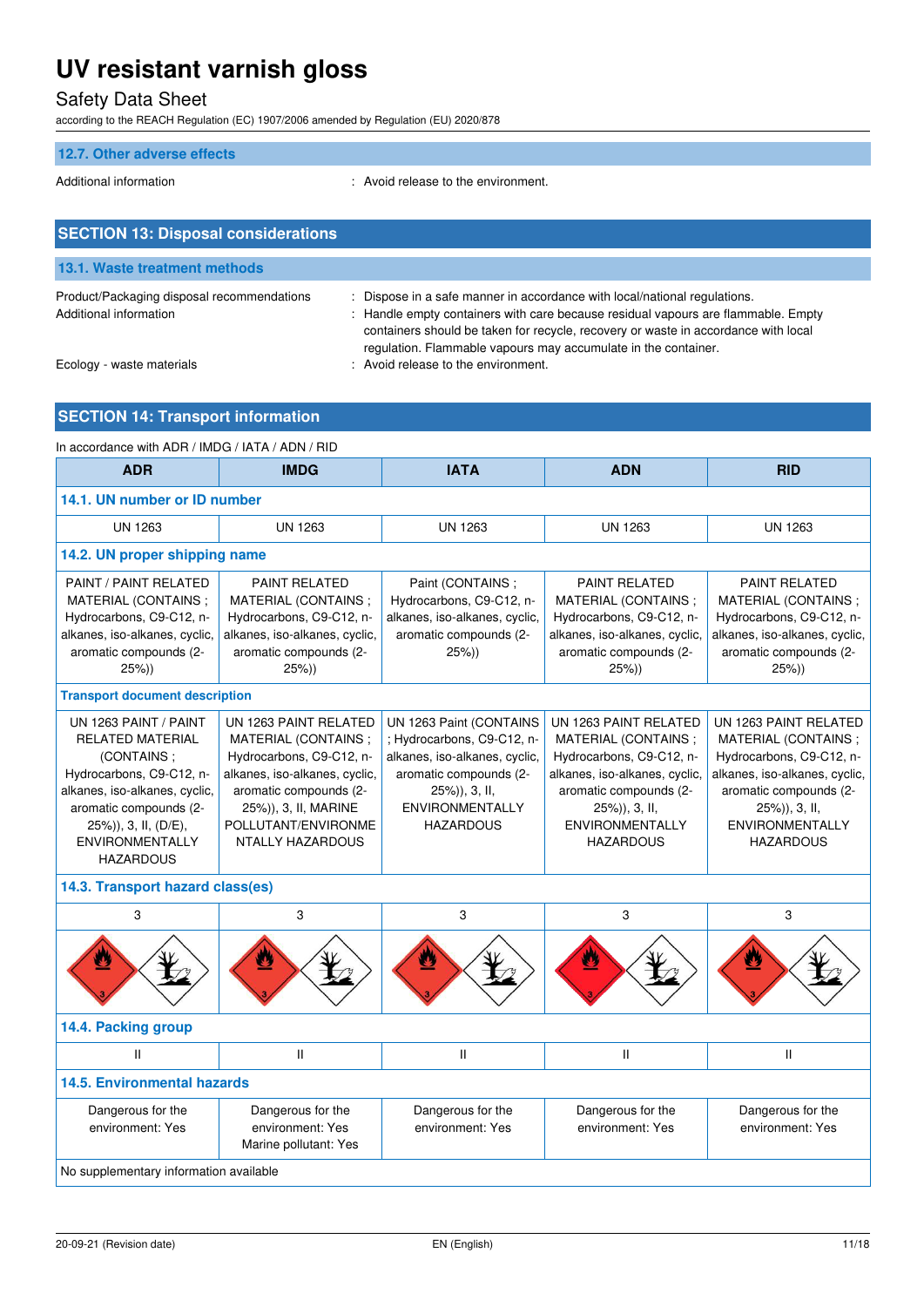## Safety Data Sheet

according to the REACH Regulation (EC) 1907/2006 amended by Regulation (EU) 2020/878

### **14.6. Special precautions for user**

#### **Overland transport**

| wonana uanoport<br>Classification code (ADR)<br>Special provisions (ADR)<br>Limited quantities (ADR)<br>Excepted quantities (ADR)<br>Packing instructions (ADR)<br>Special packing provisions (ADR)<br>Mixed packing provisions (ADR)<br>Portable tank and bulk container instructions (ADR) : T4<br>Portable tank and bulk container special provisions<br>(ADR)<br>Tank code (ADR)<br>Vehicle for tank carriage<br>Transport category (ADR)<br>Special provisions for carriage - Operation (ADR)<br>Hazard identification number (Kemler No.)<br>Orange plates | : F1<br>163, 367, 640D, 650<br>51<br>E <sub>2</sub><br>P001, IBC02, R001<br>PP <sub>1</sub><br><b>MP19</b><br>$:$ TP1, TP8, TP28<br>: LGBF<br>FL<br>$\overline{2}$<br>÷<br>S <sub>2</sub> , S <sub>20</sub><br>33<br><b>33</b><br>1263 |
|------------------------------------------------------------------------------------------------------------------------------------------------------------------------------------------------------------------------------------------------------------------------------------------------------------------------------------------------------------------------------------------------------------------------------------------------------------------------------------------------------------------------------------------------------------------|----------------------------------------------------------------------------------------------------------------------------------------------------------------------------------------------------------------------------------------|
| Tunnel restriction code (ADR)                                                                                                                                                                                                                                                                                                                                                                                                                                                                                                                                    | D/E                                                                                                                                                                                                                                    |
| Transport by sea<br>Special provisions (IMDG)<br>Limited quantities (IMDG)<br>Excepted quantities (IMDG)<br>Packing instructions (IMDG)<br>Special packing provisions (IMDG)<br>IBC packing instructions (IMDG)<br>Tank instructions (IMDG)<br>Tank special provisions (IMDG)<br>EmS-No. (Fire)<br>EmS-No. (Spillage)<br>Stowage category (IMDG)<br>Properties and observations (IMDG)<br>MFAG-No<br>Air transport<br>PCA Excepted quantities (IATA)<br>PCA Limited quantities (IATA)<br>PCA limited quantity max net quantity (IATA)                            | : 163,367<br>5L<br>÷<br>E <sub>2</sub><br>P001<br>PP <sub>1</sub><br>IBC02<br>: T4<br>: TP1, TP8, TP28<br>F-E<br>S-E<br>В<br>: Miscibility with water depends upon the composition.<br>: 127;128<br>: E2<br>$:$ Y341<br>1L             |
| PCA packing instructions (IATA)<br>PCA max net quantity (IATA)<br>CAO packing instructions (IATA)<br>CAO max net quantity (IATA)<br>Special provisions (IATA)<br>ERG code (IATA)                                                                                                                                                                                                                                                                                                                                                                                 | :353<br>: 5L<br>: 364<br>: 60L<br>: A3, A72, A192<br>: 3L                                                                                                                                                                              |
| Inland waterway transport<br>Classification code (ADN)<br>Special provisions (ADN)<br>Limited quantities (ADN)<br>Excepted quantities (ADN)<br>Equipment required (ADN)<br>Ventilation (ADN)<br>Number of blue cones/lights (ADN)<br><b>Rail transport</b>                                                                                                                                                                                                                                                                                                       | : F1<br>: 163, 367, 640C, 650<br>: 5 L<br>: E2<br>: PP, EX, A<br>: VE01<br>: 1                                                                                                                                                         |

Classification code (RID) : F1 Special provisions (RID)  $\qquad \qquad$  : 163, 367, 640C, 650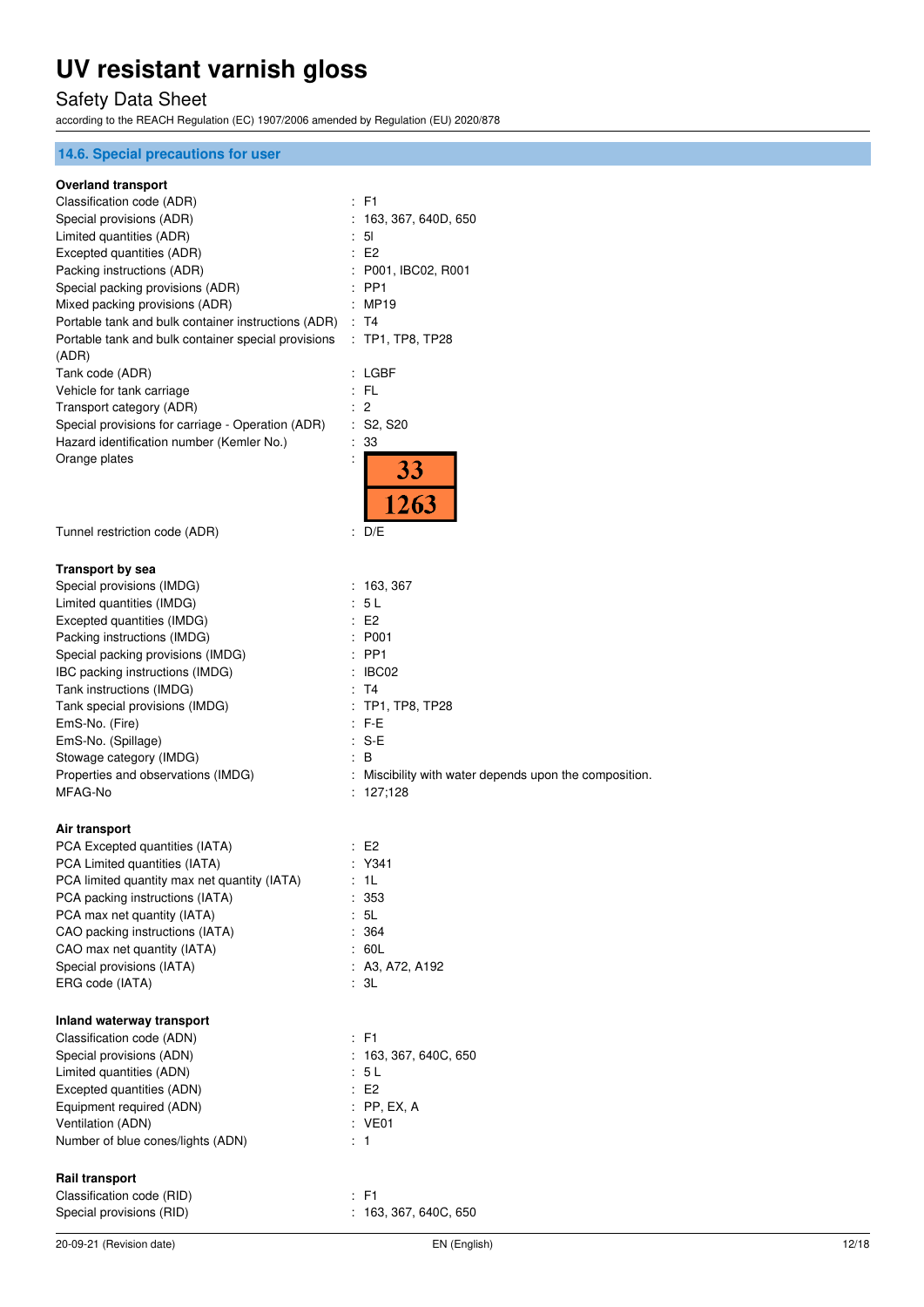### Safety Data Sheet

according to the REACH Regulation (EC) 1907/2006 amended by Regulation (EU) 2020/878

| Excepted quantities (RID)<br>Packing instructions (RID)<br>Special packing provisions (RID)<br>Mixed packing provisions (RID)<br>Portable tank and bulk container instructions (RID) | $E^2$<br>: P <sub>001</sub><br>$:$ PP1<br>: MP19<br>: T4 |
|--------------------------------------------------------------------------------------------------------------------------------------------------------------------------------------|----------------------------------------------------------|
| Portable tank and bulk container special provisions<br>(RID)                                                                                                                         | $:$ TP1, TP8, TP28                                       |
| Tank codes for RID tanks (RID)<br>Transport category (RID)<br>Colis express (express parcels) (RID)<br>Hazard identification number (RID)                                            | : L1.5BN<br>$\cdot$ 2<br>: CE7<br>: 33                   |

**14.7. Maritime transport in bulk according to IMO instruments** 

Not applicable

### **SECTION 15: Regulatory information**

**15.1. Safety, health and environmental regulations/legislation specific for the substance or mixture** 

#### **15.1.1. EU-Regulations**

| <b>EU restriction list (REACH Annex XVII)</b> |                                                                                                                                                                                                                                                                                                                                                                                                                                                                                                           |  |
|-----------------------------------------------|-----------------------------------------------------------------------------------------------------------------------------------------------------------------------------------------------------------------------------------------------------------------------------------------------------------------------------------------------------------------------------------------------------------------------------------------------------------------------------------------------------------|--|
| <b>Reference code</b>                         | <b>Applicable on</b>                                                                                                                                                                                                                                                                                                                                                                                                                                                                                      |  |
| 3(a)                                          | UV resistant varnish gloss; Hydrocarbons, C9-C12, n-alkanes, iso-alkanes, cyclic, aromatic compounds (16.3%);<br>acetone; propan-2-one; propanone; ethanol; ethyl alcohol; methanol; Hydrocarbons, C9, aromatics                                                                                                                                                                                                                                                                                          |  |
| 3(b)                                          | UV resistant varnish gloss; reaction mass of $\alpha$ -3-(3-(2H-benzotriazol-2-yl)-5-tert-butyl-4-hydroxyphenyl)propionyl- $\omega$ -<br>hydroxypoly(oxyethylene) and α-3-(3-(2H-benzotriazol-2-yl)-5-tert-butyl-4-hydroxyphenyl)propionyl-ω-3-(3-(2H-<br>benzotriazol-2-yl)-5-tert-butyl-4-hydroxyphenyl)propionyloxypoly(oxyethylene); Hydrocarbons, C9-C12, n-alkanes, iso-<br>alkanes, cyclic, aromatic compounds (16.3%); acetone; propan-2-one; propanone; methanol; Hydrocarbons, C9,<br>aromatics |  |
| 3(c)                                          | UV resistant varnish gloss; reaction mass of $\alpha$ -3-(3-(2H-benzotriazol-2-yl)-5-tert-butyl-4-hydroxyphenyl)propionyl- $\omega$ -<br>hydroxypoly(oxyethylene) and α-3-(3-(2H-benzotriazol-2-yl)-5-tert-butyl-4-hydroxyphenyl)propionyl-ω-3-(3-(2H-<br>benzotriazol-2-yl)-5-tert-butyl-4-hydroxyphenyl)propionyloxypoly(oxyethylene) ; Hydrocarbons, C9-C12, n-alkanes, iso-<br>alkanes, cyclic, aromatic compounds (16.3%) ; Hydrocarbons, C9, aromatics                                              |  |
| 40.                                           | UV resistant varnish gloss; Hydrocarbons, C9-C12, n-alkanes, iso-alkanes, cyclic, aromatic compounds (16.3%);<br>acetone; propan-2-one; propanone ; ethanol; ethyl alcohol; methanol; Hydrocarbons, C9, aromatics                                                                                                                                                                                                                                                                                         |  |
| 69.                                           | methanol                                                                                                                                                                                                                                                                                                                                                                                                                                                                                                  |  |

Contains no substance on the REACH candidate list

Contains no REACH Annex XIV substances

Contains no substance subject to Regulation (EU) No 649/2012 of the European Parliament and of the Council of 4 July 2012 concerning the export and import of hazardous chemicals.

Contains no substance subject to Regulation (EU) No 2019/1021 of the European Parliament and of the Council of 20 June 2019 on persistent organic pollutants

Contains substance subject to Regulation (EU) 2019/1148 of the European Parliament and of the Council of 20 June 2019 on the marketing and use of explosives precursors.

ANNEX II REPORTABLE EXPLOSIVES PRECURSORS

List of substances on their own or in mixtures or in substances for which suspicious transactions and significant disappearances and thefts are to be reported to the relevant national contact point within 24 hours.

| <b>Name</b> | <b>CAS-No.</b> | <b>Combined</b><br><b>Nomenclature</b><br> code(CN) | Combined Nomenclature code for mixture without<br>constituents which would determine classification under<br>another CN code |
|-------------|----------------|-----------------------------------------------------|------------------------------------------------------------------------------------------------------------------------------|
| Acetone     | 67-64-1        | 2914 11 00                                          | ex 3824 99 92                                                                                                                |

Please see https://ec.europa.eu/home-affairs/system/files/2021-05/list\_of\_competent\_authorities\_and\_national\_contact\_points\_en.pdf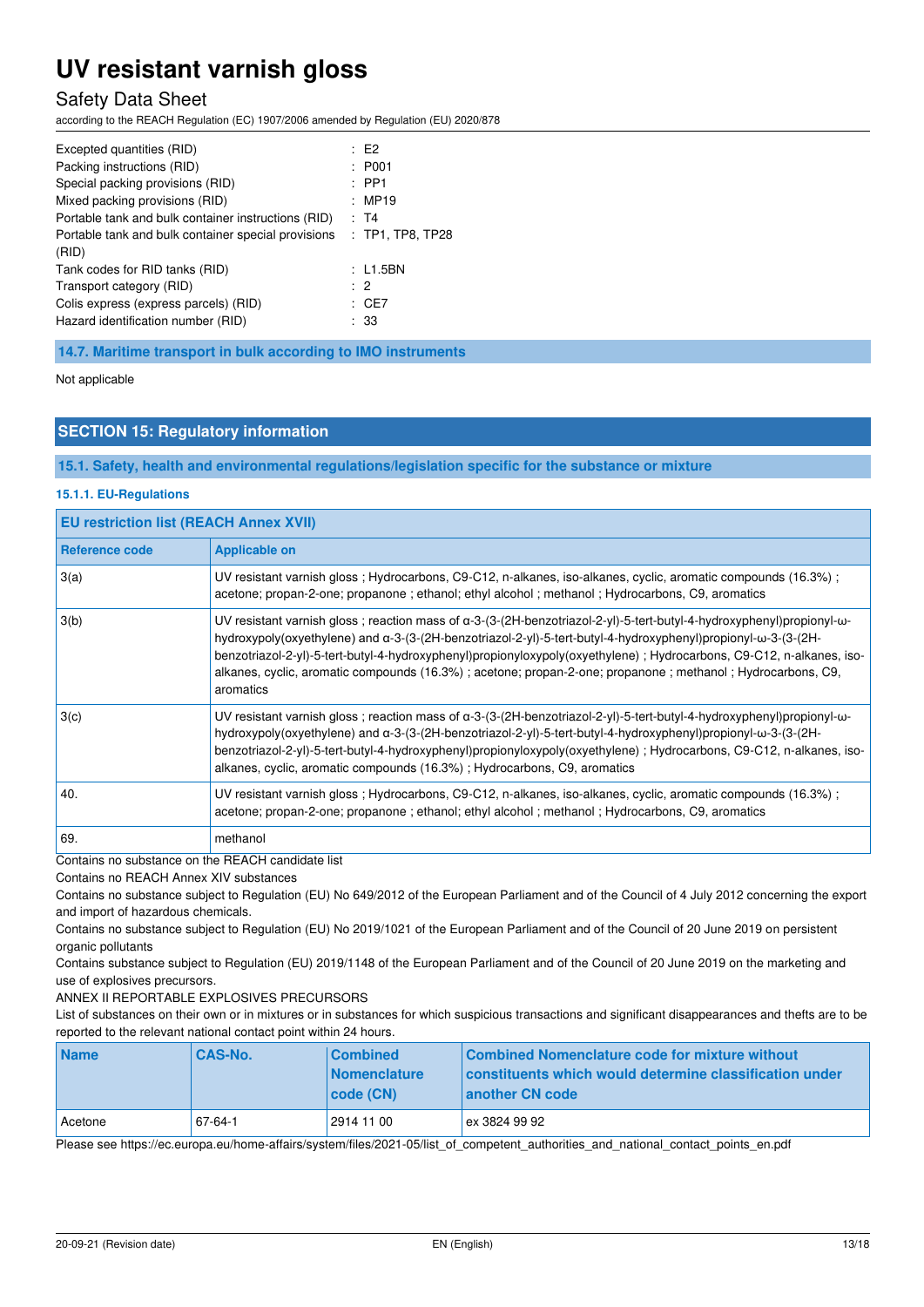### Safety Data Sheet

according to the REACH Regulation (EC) 1907/2006 amended by Regulation (EU) 2020/878

#### **Directive 2012/18/EU (SEVESO III)**

| <b>Seveso III Part I (Categories of dangerous substances)</b>                                                                                                                                                                                                                                                                                                              | <b>Qualifying quantity (tonnes)</b> |                   |
|----------------------------------------------------------------------------------------------------------------------------------------------------------------------------------------------------------------------------------------------------------------------------------------------------------------------------------------------------------------------------|-------------------------------------|-------------------|
|                                                                                                                                                                                                                                                                                                                                                                            | <b>Lower-tier</b>                   | <b>Upper-tier</b> |
| <b>P5a FLAMMABLE LIQUIDS</b><br>- Flammable liquids, Category 1, or<br>- Flammable liquids Category 2 or 3 maintained at a temperature above their boiling<br>point, or<br>— Other liquids with a flash point $\leq 60$ °C, maintained at a temperature above their boiling<br>point                                                                                       | 10                                  | 50                |
| <b>P5b FLAMMABLE LIQUIDS</b><br>- Flammable liquids Category 2 or 3 where particular processing conditions, such as high<br>pressure or high temperature, may create major-accident hazards, or<br>— Other liquids with a flash point $\leq 60$ °C where particular processing conditions, such as<br>high pressure or high temperature, may create major-accident hazards | 50                                  | 200               |
| <b>P5c FLAMMABLE LIQUIDS</b><br>Flammable liquids, Categories 2 or 3 not covered by P5a and P5b                                                                                                                                                                                                                                                                            | 5000                                | 50000             |
| E2 Hazardous to the Aquatic Environment in Category Chronic 2                                                                                                                                                                                                                                                                                                              | 200                                 | 500               |

#### **15.1.2. National regulations**

| <b>Netherlands</b>                                      |                                                                                                                          |
|---------------------------------------------------------|--------------------------------------------------------------------------------------------------------------------------|
| SZW-lijst van kankerverwekkende stoffen                 | : Hydrocarbons, C9-C12, n-alkanes, iso-alkanes, cyclic, aromatic compounds<br>(16.3%), ethanol; ethyl alcohol are listed |
| SZW-lijst van mutagene stoffen                          | : Hydrocarbons, C9-C12, n-alkanes, iso-alkanes, cyclic, aromatic compounds (16.3%) is<br>listed                          |
| SZW-lijst van reprotoxische stoffen – Borstvoeding      | : ethanol; ethyl alcohol is listed                                                                                       |
| SZW-lijst van reprotoxische stoffen -<br>Vruchtbaarheid | : ethanol; ethyl alcohol is listed                                                                                       |
| SZW-lijst van reprotoxische stoffen - Ontwikkeling      | : ethanol; ethyl alcohol is listed                                                                                       |

**15.2. Chemical safety assessment** 

No chemical safety assessment has been carried out

### **SECTION 16: Other information**

| Indication of changes |                                                                    |               |                 |
|-----------------------|--------------------------------------------------------------------|---------------|-----------------|
| <b>Section</b>        | <b>Changed item</b>                                                | <b>Change</b> | <b>Comments</b> |
|                       | Supersedes                                                         | Modified      |                 |
|                       | Revision date                                                      | Modified      |                 |
|                       | Indication of changes                                              | Added         |                 |
|                       | SDS EU format                                                      | Modified      |                 |
| 2.1                   | Classification according to Regulation (EC)<br>No. 1272/2008 [CLP] | Modified      |                 |
| 2.1                   | Adverse physicochemical, human health and<br>environmental effects | Modified      |                 |
| 2.2                   | Hazard statements (CLP)                                            | Modified      |                 |
| 2.2                   | Precautionary statements (CLP)                                     | Modified      |                 |
| 4.1                   | First-aid measures general                                         | Modified      |                 |
| 4.1                   | First-aid measures after skin contact                              | Modified      |                 |
| 4.1                   | First-aid measures after eye contact                               | Modified      |                 |
| 4.2                   | Symptoms/effects after skin contact                                | Modified      |                 |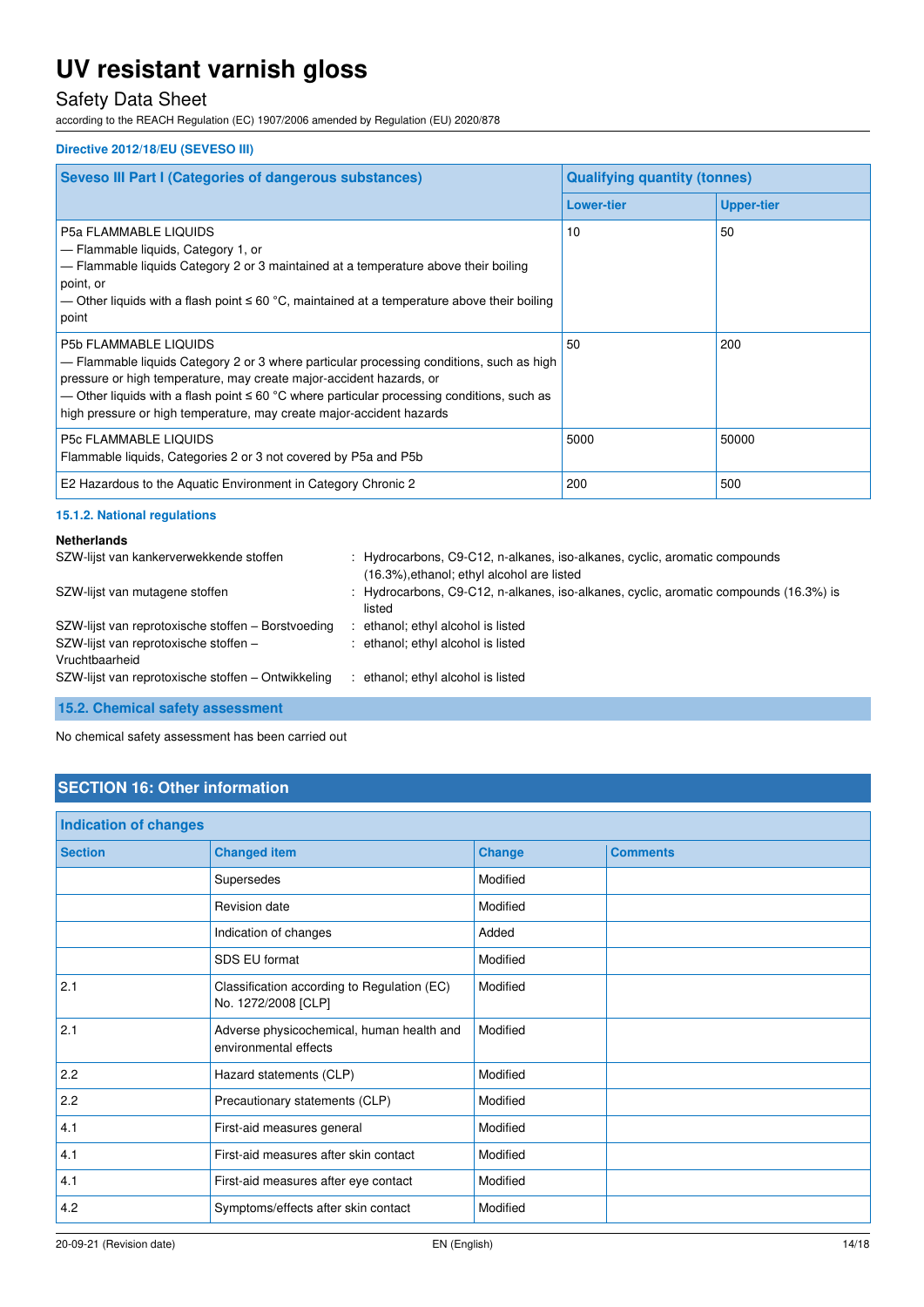## Safety Data Sheet

according to the REACH Regulation (EC) 1907/2006 amended by Regulation (EU) 2020/878

| <b>Indication of changes</b> |                                                     |               |                 |
|------------------------------|-----------------------------------------------------|---------------|-----------------|
| <b>Section</b>               | <b>Changed item</b>                                 | <b>Change</b> | <b>Comments</b> |
| 5.1                          | Suitable extinguishing media                        | Modified      |                 |
| 5.2                          | Hazardous decomposition products in case of<br>fire | Modified      |                 |
| 5.3                          | Protection during firefighting                      | Modified      |                 |
| 5.3                          | Firefighting instructions                           | Added         |                 |
| 6.1                          | Protective equipment                                | Modified      |                 |
| 6.1                          | Emergency procedures                                | Modified      |                 |
| 6.1                          | Emergency procedures                                | Added         |                 |
| 6.2                          | Environmental precautions                           | Modified      |                 |
| 6.3                          | Methods for cleaning up                             | Modified      |                 |
| 6.4                          | Reference to other sections (8, 13)                 | Modified      |                 |
| 7.1                          | Hygiene measures                                    | Modified      |                 |
| 7.1                          | Precautions for safe handling                       | Modified      |                 |
| 7.2                          | Storage conditions                                  | Modified      |                 |
| 8.2                          | Skin and body protection                            | Modified      |                 |
| 8.2                          | Respiratory protection                              | Modified      |                 |
| 8.2                          | Personal protective equipment                       | Modified      |                 |
| 8.2                          | Other information                                   | Modified      |                 |
| 10.1                         | Reactivity                                          | Modified      |                 |
| 10.3                         | Possibility of hazardous reactions                  | Modified      |                 |
| 10.4                         | Conditions to avoid                                 | Modified      |                 |
| 12.2                         | Persistence and degradability                       | Added         |                 |
| 12.3                         | Bioaccumulative potential                           | Added         |                 |
| 13.1                         | Additional information                              | Modified      |                 |
| 13.1                         | Waste disposal recommendations                      | Added         |                 |
| 15.1                         | <b>REACH Annex XVII</b>                             | Added         |                 |
| 16                           | Data sources                                        | Modified      |                 |
| 16                           | Abbreviations and acronyms                          | Modified      |                 |

| <b>Abbreviations and acronyms:</b> |                                                                                     |  |  |
|------------------------------------|-------------------------------------------------------------------------------------|--|--|
| <b>ADR</b>                         | European Agreement concerning the International Carriage of Dangerous Goods by Road |  |  |
| <b>ATE</b>                         | <b>Acute Toxicity Estimate</b>                                                      |  |  |
| <b>CAS</b>                         | CAS (Chemical Abstracts Service) number                                             |  |  |
| <b>CLP</b>                         | Classification Labelling Packaging Regulation; Regulation (EC) No 1272/2008         |  |  |
|                                    | CMR: Carcinogeen, Mutageen, Reprotoxisch                                            |  |  |
|                                    | <b>CSA: Chemical Safety Assessment</b>                                              |  |  |
|                                    | <b>CSR: Chemical Safety Report</b>                                                  |  |  |
| <b>DNEL</b>                        | Derived-No Effect Level                                                             |  |  |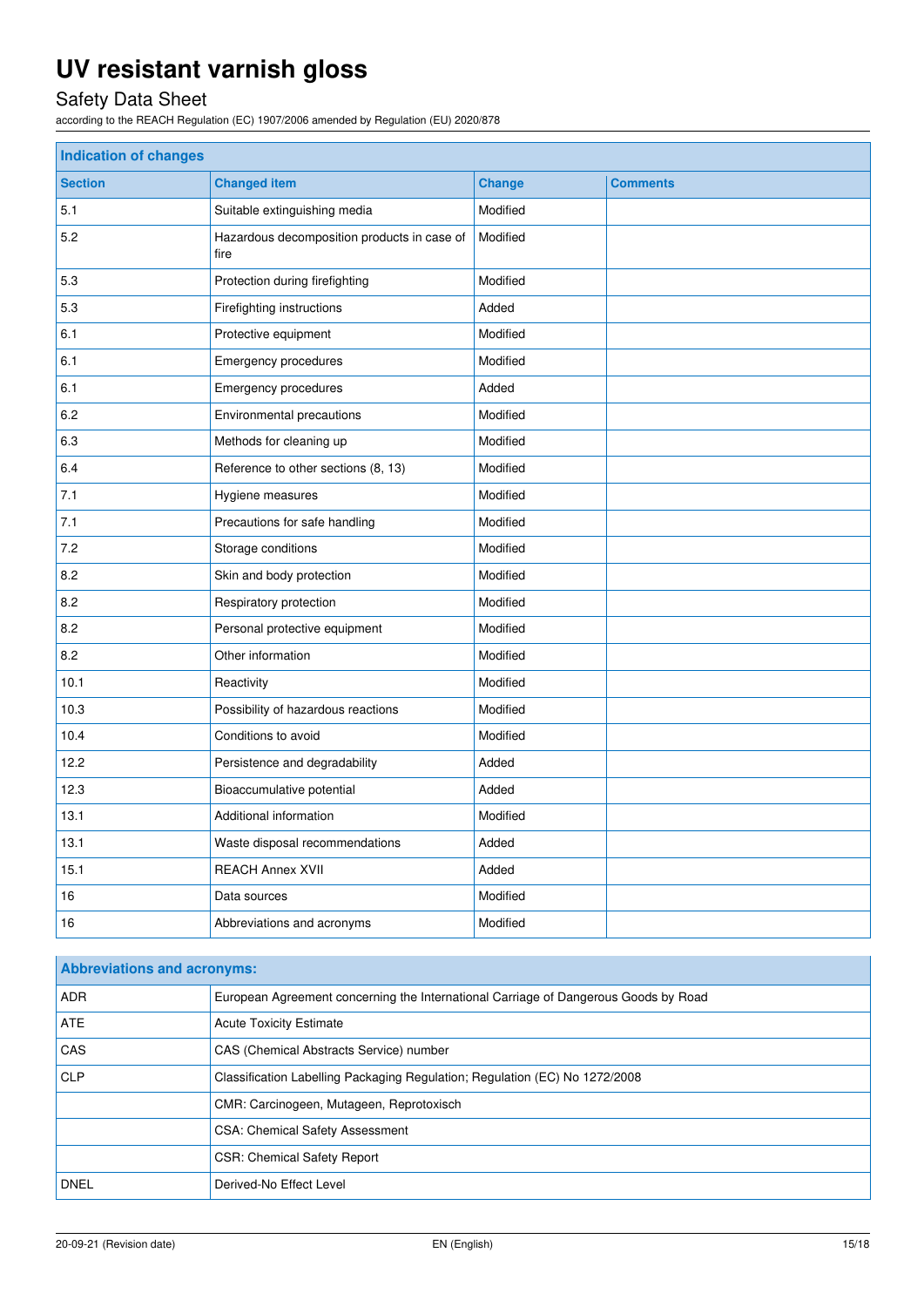### Safety Data Sheet

according to the REACH Regulation (EC) 1907/2006 amended by Regulation (EU) 2020/878

| <b>Abbreviations and acronyms:</b> |                                                                                                                                                                                        |  |  |
|------------------------------------|----------------------------------------------------------------------------------------------------------------------------------------------------------------------------------------|--|--|
|                                    | EC50: Median Effective Concentration (required to induce a 50% effect)                                                                                                                 |  |  |
|                                    | EINECS: European Inventory of Existing Commercial Chemical Substances                                                                                                                  |  |  |
|                                    | GHS: Globally Harmonized System of Classification and Labelling of Chemicals                                                                                                           |  |  |
|                                    | IATA: International Air Transport Association                                                                                                                                          |  |  |
|                                    | IMDG: International Maritime Code for Dangerous Goods                                                                                                                                  |  |  |
|                                    | LC50: Lethal concentration, 50 percent                                                                                                                                                 |  |  |
|                                    | LD50: Lethal dose, 50 percent                                                                                                                                                          |  |  |
| PBT                                | Persistent Bioaccumulative Toxic                                                                                                                                                       |  |  |
|                                    | PNEC: Predicted No Effect Concentration (for environment)                                                                                                                              |  |  |
|                                    | REACH: Registration, Evaluation and Authorisation of Chemical substances                                                                                                               |  |  |
|                                    | RID: Règlement international concernant le transport des marchandises dangereuses par chemin de fer (Regulations<br>Concerning the International Transport of Dangerous Goods by Rail) |  |  |
|                                    | SVHC: Substances of Very High Concern                                                                                                                                                  |  |  |
| vPvB                               | Very Persistent and Very Bioaccumulative                                                                                                                                               |  |  |
| SDS                                | Safety Data Sheet                                                                                                                                                                      |  |  |
| <b>CLP</b>                         | Classification Labelling Packaging Regulation; Regulation (EC) No 1272/2008                                                                                                            |  |  |
| <b>REACH</b>                       | Registration, Evaluation, Authorisation and Restriction of Chemicals Regulation (EC) No 1907/2006                                                                                      |  |  |
| PBT                                | Persistent Bioaccumulative Toxic                                                                                                                                                       |  |  |
| vPvB                               | Very Persistent and Very Bioaccumulative                                                                                                                                               |  |  |
| ADN                                | European Agreement concerning the International Carriage of Dangerous Goods by Inland Waterways                                                                                        |  |  |
| ADR                                | European Agreement concerning the International Carriage of Dangerous Goods by Road                                                                                                    |  |  |
| <b>IATA</b>                        | International Air Transport Association                                                                                                                                                |  |  |
| <b>IMDG</b>                        | International Maritime Dangerous Goods                                                                                                                                                 |  |  |
| RID                                | Regulations concerning the International Carriage of Dangerous Goods by Rail                                                                                                           |  |  |
| <b>LC50</b>                        | Median lethal concentration                                                                                                                                                            |  |  |
| LD50                               | Median lethal dose                                                                                                                                                                     |  |  |
| CAS                                | CAS (Chemical Abstracts Service) number                                                                                                                                                |  |  |
|                                    | EG-nr.: EINECS- en ELINCS-number                                                                                                                                                       |  |  |
|                                    | EINECS: European Inventory of Existing Commercial Substances                                                                                                                           |  |  |
|                                    | OEL: Occupational Exposure Limit                                                                                                                                                       |  |  |

Data sources **1997/2006** : ECHA (European Chemicals Agency). according to Regulation (EC) No. 1907/2006 (REACH) with its amendment Regulation (EU) 2020/878.

Other information  $\qquad \qquad$ : REACH Disclaimer:

This information is based on current knowledge. Consistency of data in the SDS with CSR is considered, as far as the information is available at the time of compilation (cfr Revision date and Version number). DISCLAIMER OF LIABILITY The information in this SDS was obtained from sources which we believe are reliable. However, the information is provided without any warranty, express or implied, regarding its correctness. The conditions or methods of handling, storage, use or disposal of the product are beyond our control and may be beyond our knowledge. For this and other reasons, we do not assume responsibility and expressly disclaim liability for loss, damage or expense arising out of or in any way connected with the handling, storage, use or disposal of the product. This SDS was prepared and is to be used only for this product. If the product is used as a component in another product, this SDS information may not be applicable.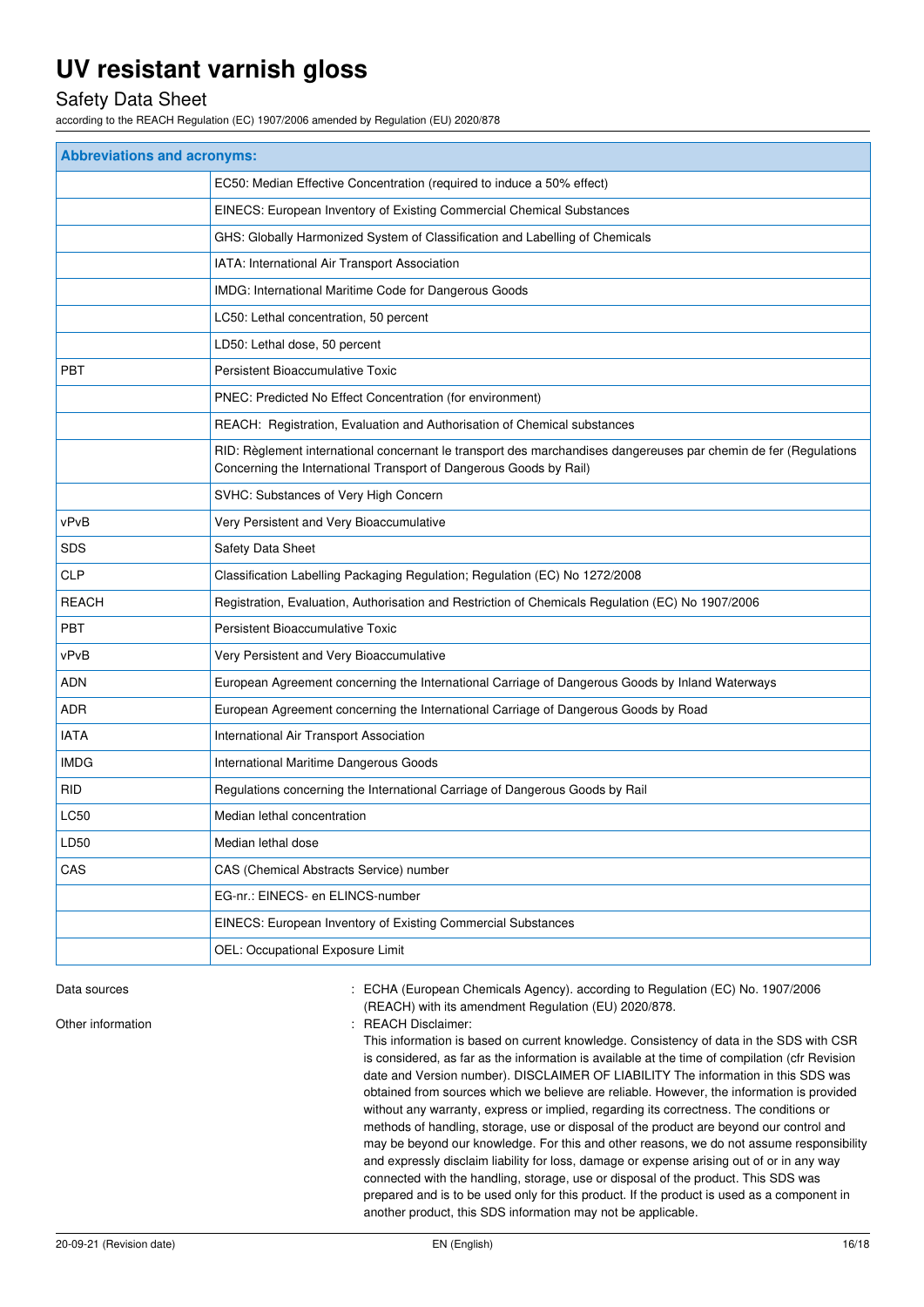## Safety Data Sheet

according to the REACH Regulation (EC) 1907/2006 amended by Regulation (EU) 2020/878

| Full text of H- and EUH-statements: |                                                                        |  |  |
|-------------------------------------|------------------------------------------------------------------------|--|--|
| Acute Tox. 3 (Dermal)               | Acute toxicity (dermal), Category 3                                    |  |  |
| Acute Tox. 3 (Inhalation)           | Acute toxicity (inhal.), Category 3                                    |  |  |
| Acute Tox. 3 (Oral)                 | Acute toxicity (oral), Category 3                                      |  |  |
| Aquatic Chronic 2                   | Hazardous to the aquatic environment - Chronic Hazard, Category 2      |  |  |
| Asp. Tox. 1                         | Aspiration hazard, Category 1                                          |  |  |
| Carc. Not classified                | Carcinogenicity Not classified                                         |  |  |
| Eye Irrit. 2                        | Serious eye damage/eye irritation, Category 2                          |  |  |
| Flam. Liq. 2                        | Flammable liquids, Category 2                                          |  |  |
| Flam. Liq. 3                        | Flammable liquids, Category 3                                          |  |  |
| H225                                | Highly flammable liquid and vapour.                                    |  |  |
| H226                                | Flammable liquid and vapour.                                           |  |  |
| H301                                | Toxic if swallowed.                                                    |  |  |
| H304                                | May be fatal if swallowed and enters airways.                          |  |  |
| H311                                | Toxic in contact with skin.                                            |  |  |
| H315                                | Causes skin irritation.                                                |  |  |
| H317                                | May cause an allergic skin reaction.                                   |  |  |
| H319                                | Causes serious eye irritation.                                         |  |  |
| H331                                | Toxic if inhaled.                                                      |  |  |
| H335                                | May cause respiratory irritation.                                      |  |  |
| H336                                | May cause drowsiness or dizziness.                                     |  |  |
| H370                                | Causes damage to organs.                                               |  |  |
| H371                                | May cause damage to organs.                                            |  |  |
| H372                                | Causes damage to organs through prolonged or repeated exposure.        |  |  |
| H411                                | Toxic to aquatic life with long lasting effects.                       |  |  |
| Muta. Not classified                | Germ cell mutagenicity Not classified                                  |  |  |
| Skin Irrit. 2                       | Skin corrosion/irritation, Category 2                                  |  |  |
| Skin Sens. 1                        | Skin sensitisation, Category 1                                         |  |  |
| STOT RE1                            | Specific target organ toxicity - Repeated exposure, Category 1         |  |  |
| STOT SE 1                           | Specific target organ toxicity - single exposure, Category 1           |  |  |
| STOT SE 2                           | Specific target organ toxicity - Single exposure, Category 2           |  |  |
| STOT SE 3                           | Specific target organ toxicity - Single exposure, Category 3, Narcosis |  |  |

| Classification and procedure used to derive the classification for mixtures according to Regulation (EC) 1272/2008 [CLP]: |                   |                    |  |
|---------------------------------------------------------------------------------------------------------------------------|-------------------|--------------------|--|
| Flam. Lig. 2                                                                                                              | H <sub>225</sub>  | Calculation method |  |
| Skin Irrit. 2                                                                                                             | H <sub>3</sub> 15 | Calculation method |  |
| Skin Sens. 1                                                                                                              | H317              | Calculation method |  |
| <b>STOT SE 3</b>                                                                                                          | H336              | Calculation method |  |
| <b>STOT RE1</b>                                                                                                           | H372              | Calculation method |  |